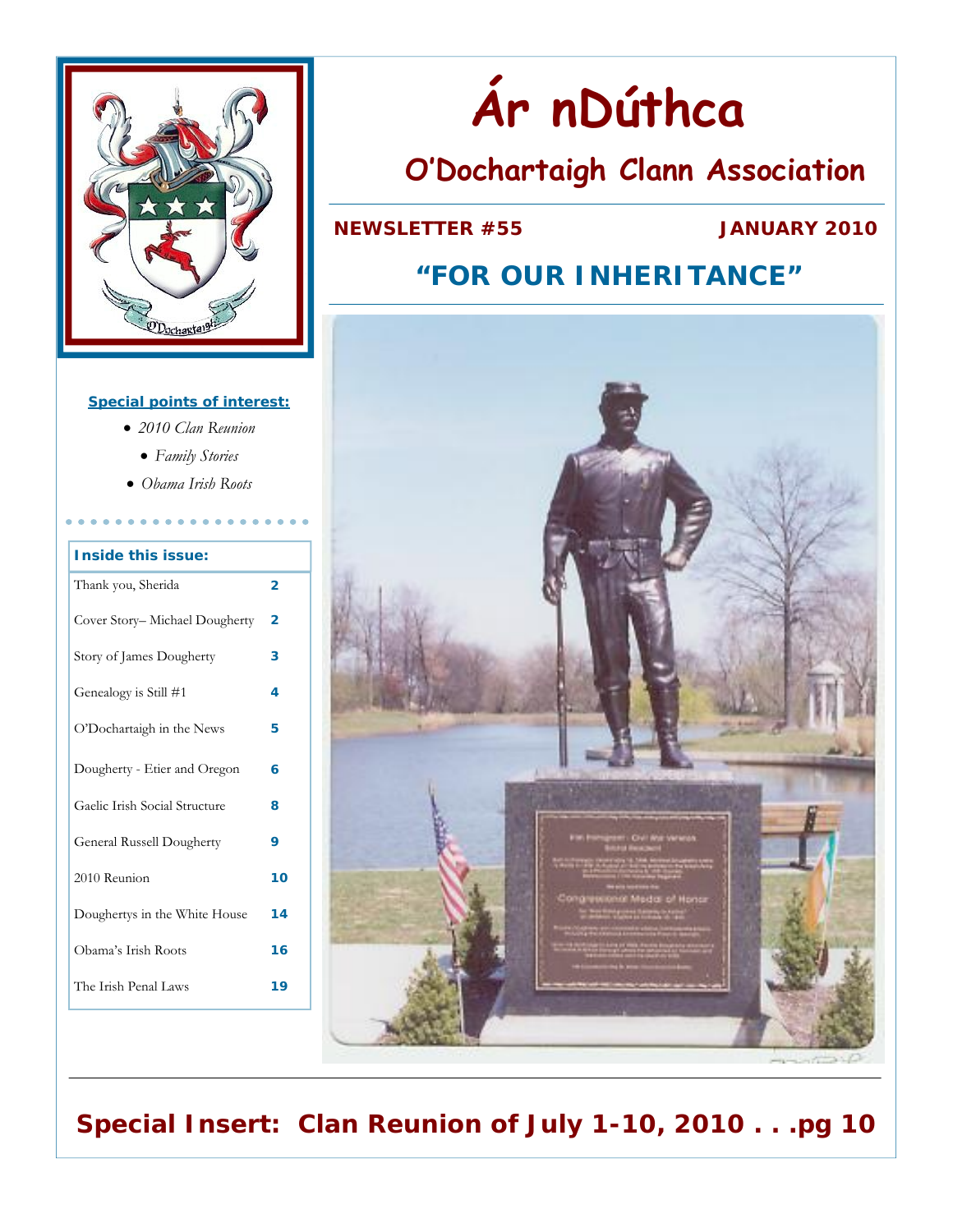### **A SPECIAL THANK YOU to Sherida Dougherty**

#### **Letter to the acting Editor**

#### Hi Cameron,

Many thanks for the March Newsletter and for the reminder to pay my dues. I would like to do the latter immediately.

The other matter concerns Sherida. I know that she, mainly due to family commitments, is no longer able to continue as Editor of the Newsletter, but there is no mention of her in your Newsletter. I would have thought she deserved a big thank you for her excellent work over the past seven issues/2 years. Caring as she was for elderly parents and an ill son, there are times when it must have been an almost overwhelming task for her to get the Newsletter out on time and yet never compromise on quality and readability.

Please, Cameron, couldn't you do something about what must have been an oversight? Sherida deserves it.

Regards,

Gillian

*Thanks for your suggestion Gillian. At the time of the last issue I was still holding out* 

*hope that Sherida would be back as editor soon. I still hold to that hope, as do all of our members. However, she is still pre-occupied with more important family matters. However, you are correct in that she is so very deserving of our thanks for creating masterpieces out of each of the newsletters that she produced (#47-#53). She added so much warmth, great content and style to each one.* 

 *While in her hometown last summer, my family and I surprised her and Joe with a visit, bearing a gift of the clan's appreciation for her work.* 

### **COVER PAGE STORY - Michael Dougherty**

**Michael Dougherty** was born on May 10, 1844 in Falcarragh, County Donegal, Ireland. He was the youngest of seven children.

In 1859, at the age of 15, he came to the United States. At the age of 17, he enlisted in the Union Army and joined the Second Irish Dragons. The *Dragons* were a cavalry battalion composed entirely of Irishmen. On February 26, 1863, 13th PA Cavalry was encamped at Winchester VA. Dougherty's regiment captured a band of rebel raiders (8 to 10) and drove the remainder into the camp of the 11th VA Southern regiment at Woodstock.

On return to their camp at Fishers Hill, the regiment was met by a large enemy force. Approximately 108 of Dougherty's regiment were killed, wounded or captured. As they were forced to retreat, Dougherty's horse was shot out from under him at Strawsburg. Along with 50 other men, Dougherty was taken to Libby Prison in Richmond. He was confined there until May 26. He was then exchanged and rejoined his regiment at Winchester.

During the remaining days of his active duty, Dougherty's courage in warfare and humanitarian efforts were said to have saved the lives of 2,500 men.

Dougherty was captured again and this time held in many confederate camps, including the notorious Andersonville Prison Camp in Georgia. The union soldiers were subjected to inhumane treatment that contributed to the deaths of thousands of soldiers. Sadly, Dougherty was the sole survivor of 127 of his regiment that were captured. 122 of his men died in the Andersonville Prison.

After his release from the prison camp, on April 23, 1865, Dougherty was being shipped home on the overcrowded transport ship, Sultanna. The ship was heading to St Louis, Missouri. On board the ship, there were approximately 2200 people (mostly prisoners) coming from Andersonville. On April 27, the ship's boiler burst and the fire spread quickly. Fire increased in its intensity setting the ship on fire and causing it to sink. Michael was credited with

rescuing many of his fellow passengers.

Michael spent in total, 23 months and 17 days in Southern prisons. When he returned, he weighed less than 100 lbs.

Later, he married the former Rose Magee and fathered 12 children, three died when they were infants. He worked at the U.S. Mint in Philadelphia and never missed a Memorial Day Parade.

Pennsylvania A.O.H. Division 1 officially changed its name to the *Michael Dougherty Division* in 1988.

He was awarded the Congressional Medal of Honor on January 23, 1897. Michael stayed active until his death in 1930.

While incarcerated, Dougherty wrote about life in Confederate prison camps where union soldiers suffered from malnourishment, starvation, unsanitary conditions and disease. His book, *The Prison Diary of Michael Dougherty* documented the abuses and hardships that the union soldiers experienced in the camps.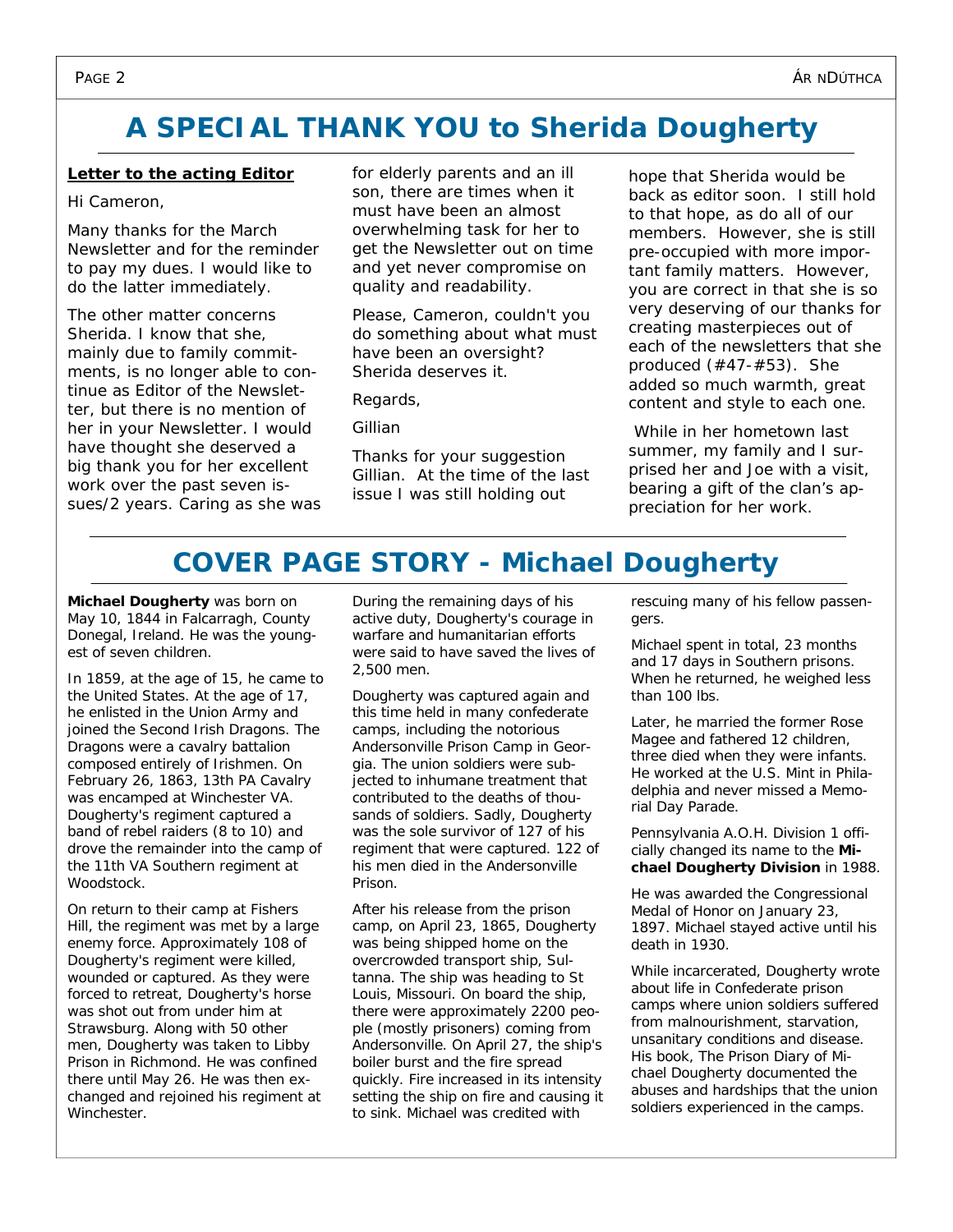### **JAMES DOUGHERTY - Revolutionary War Soldier**

By **David M. Dougherty**  Copyright 2009 Email: d2@nwlog.com (Printed with Permission)

James Dougherty was born in Antrim, either the town or county or both, Ulster Region, Ireland, on *December 25, 1749 (Christmas Day)*. He immigrated to Pennsylvania shortly before the outbreak of the Revolutionary War, fought from 1775 to 1783, and died in Franklin, Venango County, PA, January 15, 1847. His parents were William O'Dougherty, born 1718 in Ulster and Susan McDevitt, born about 1722 in Ulster, and nothing is known about any possible siblings. No information is available on Susan McDevitt's genealogy, but William's parents were John O'Dougherty, born 1685, died 1743, and Sarah O'Neill, born 1686.

John's parents were John O'Dougherty and Sarah Mac-Donnell, and Sarah O'Neill's father was Ambrose O'Neill. James came from a truculent Irish clan or tribe with a turbulent history that is worthy of examination.

#### The O'Dougherty (O'Dochartaigh) clan inhabited

the peninsula of Inishowen, at the extreme northern tip of Ireland. Irish history is clouded in myth, but their origins were Celtic….

*….so begins an 81 page novel that brings to life an Irish immigrant who fought for freedom from his indentureship, as well as for his newly adopted country, for 7 ½ years in multiple major battles of the American War of Independence. He not only survived as a prisoner* 

*of war under grueling conditions, but re-enlisted after parole. Then became a husband, father and businessman to live to age 93. The longest surviving member of Arnold's Battle for Quebec.* 

*You need to see if you are descended from this man!* 

*This is also a story for everyone interested in a great scholarly work on America's quest for liberty, as well as, anyone who has a family member who served in that war.* 

(Great references quoted and a genealogy chart included. David has written an enchanting and vivid narrative from what most people would otherwise find as "dry" historical passages. This is anything but dry. David should be commended.)



### **Please Submit Memorials**

Does your branch of the family have a person who served in the military?

We'd like to memorialize each one in future issues of this newsletter and we need your help to do so.

Any person from any country from any time period, war or

peace, it doesn't matter, please send us the details or a full story.

This is in preparation for the first of a series of commemorative issues memorializing our relatives for national and community service. Policemen, firemen, judges, lawmakers and professors, just to name a few, will also be included in the future.

Please help us out. Send in either basic facts of their service or a story, your name and contact information (in case it is read by a lost family member).

Send to Cameron (see pg. 6):

odochartaigh@comcast.net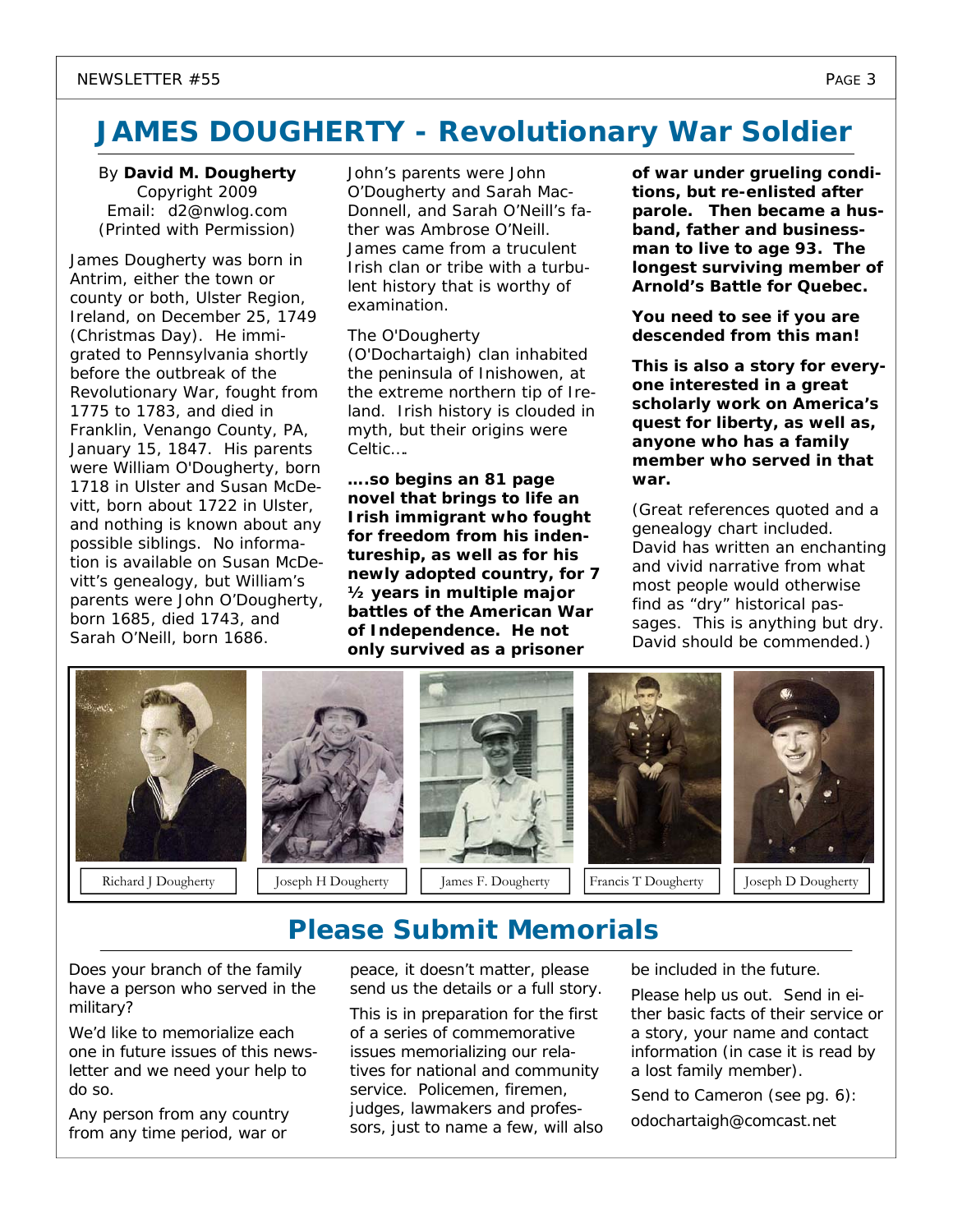### **Share Genealogy & Share Stories**

#### *(That's what we are all about)*

You've just learn of two men (pages 2 & 3) that lived fascinating lives. I apologize that these two accounts could only be introductions to men about whom **Sherida Dougherty**, in the case of Michael Dougherty, and **David M. Dougherty**, in the case of James, have extensively written. Their research reveal many wonderful details, several exciting adventures and some dangerous episodes that these two men lived through.

There are others, too, in the pages ahead. "Dohertys" playing a part in helping the Oregon Territory becoming part of the United States. The major influence from the James Chester Daugherty's family in Nebraska. And there have been other stories in previous newsletter covering many other states, like Kentucky, Missouri, Texas, Iowa, Minnesota and also Canada and Australia.

Think of it, stories about men and women which were conveyed to many of their descendants for the first time!

Imagine opening up a newsletter such as this and reading about your ancestors whom you never knew, except by name and birth date.

I can assure you that this happens all the time.

#### *What a joyous occasion it is when a member of our clan gets a personal glimpse of their ancestor because someone has shared research.*

It happens when people share genealogy and it happens when people share family stories and photographs …. and what a great way to honor our ancestors.

Its one thing to read about Andersonville Prison Camp, its another thing to read the diary written by Michael Dougherty of how he survived it. Its one thing to read in history books about the American war expedition to Quebec, but it is another thing entirely to read what James Dougherty had to endure as a prisoner of war with no heat, no food and no clothing after being captured by the British.

*As a family clan, let's do family research. Let's share family stories.*It is so easy to collaborate with others from your same family branch or with others whose ancestors lived near yours. Be bold enough to start something big. Who knows where it will end, and besides, *remember that the journey is far more exciting than the destination.*

### **Genealogy is Still Our #1 Goal**

Can there be anything better than a life devouted to discovering our family's people and history?

Not if you are Pat Dougherty, our clan association's founder.

Some of you know him as Paddy "Inch" (Inch Island) and some know him as Paddy "Clan Herald" or "Chief Genealogist". By any name, he is dear to all of us and we are proud of his influence in our work and leadership in this association.

Pat wishes to let the family know that he is doing well since his heart surgery and actually, better than he's been in a long time. Pat is still active and still working with dozens of "Doherty" family groups to get their family genealogy recorded into our master database.

"it is important for O'Dochartaigh descendants everywhere to realize how powerful and helpful our clan's master genealogy database has been and how much better it is getting to be each month," emphasizes Pat. "People who share with us their genealogy research can usually get back more than their give."

Pat and Cameron have been traveling all over Michigan motivating and helping "Dohertys". It has generated a tremendous work force.

Pat and Cameron would like to do this for your state, too. **If you could host or organize a gathering of "Dohertys" in your area of the country, we will make it a point to be there.**

The presentation can be tailored for any situation; informally in your home or in a restaurant or formally, with projector, in a conference room.

*Let's* work in small teams and big teams. *Let's* share ideas and skills. *Let's* continue to centralize our data so that everyone can benefit

**To request genealogical research (feebased) or to submit genealogical information for the Clann's Master Database:** 

> Patrick Dougherty 4277 Wilson Ave, SW Grandville, MI 49418 pfdougherty@comcast.net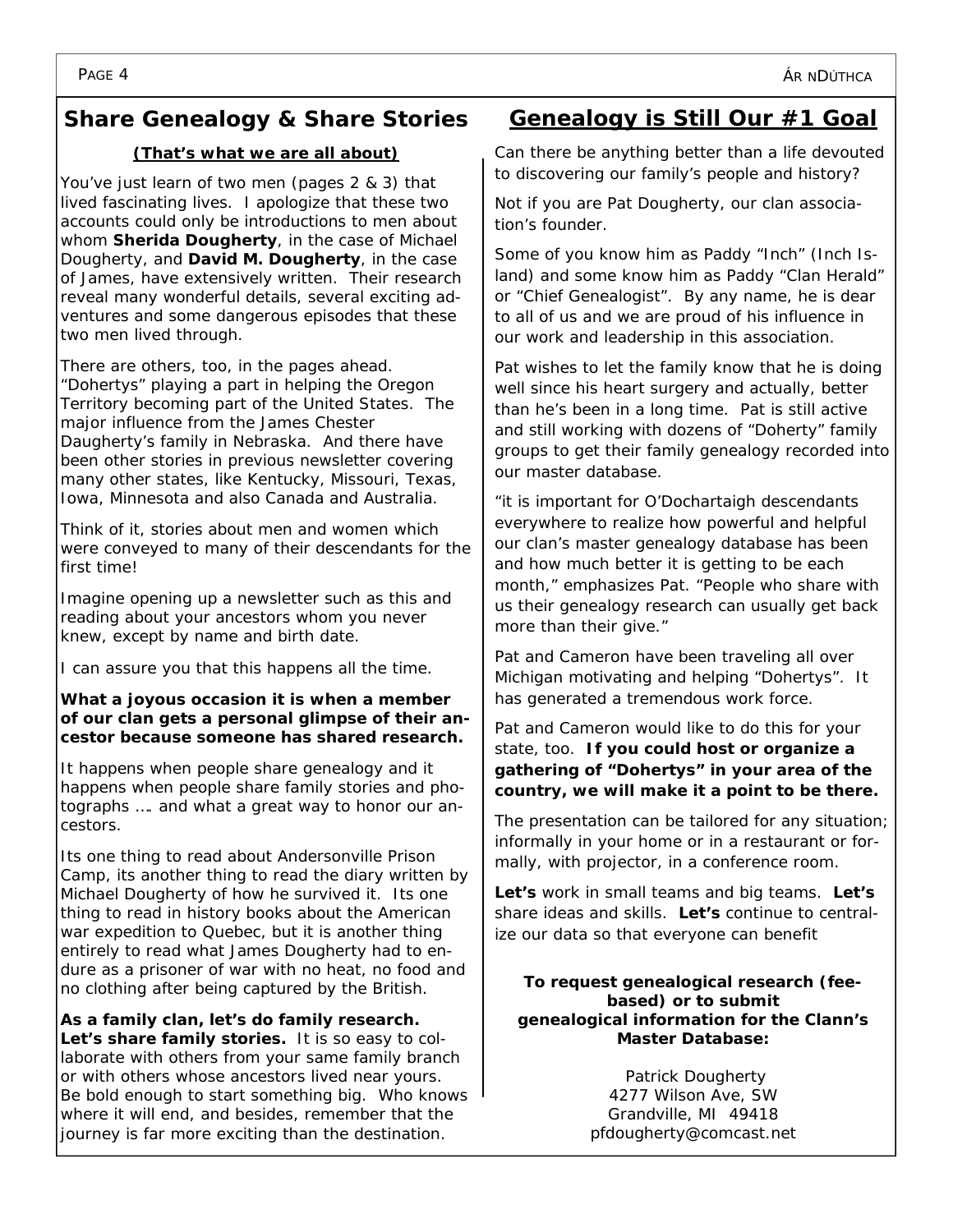## **O'Dochartaighs in the News**

*Sheboygan Press (Sheboygan Wisconsin)*

#### **Nov. 15, 2009:**

The Lakeland College football team won the Northern Athletics Conference championship Saturday, and along with it the NAC's automatic berth in the NCAA Division III playoffs.

"*A lot of people wrote us off going into this season because we lost some great players,*" Lakeland head coach **Kevin Doherty** said. "*We were resilient throughout the entire year. I'm really proud of these kids – they deserve it.*"

Third-year head coach **Kevin Doherty** is making his third appearance as a coach in the NCAAs. He led Aurora (2004) and MacMurray (2001) to Illini-Badger Football Conference titles and NCAA bids as an offensive coordinator.

*Sheboygan Press (Sheboygan Wisconsin)*

#### **Nov. 18, 2009:**

#### **Ron Dayne to be in Oshkosh Thursday for book signing**

One of the most accomplished players in University of Wisconsin football history will ...promote a book that details one of his greatest moments. "*The Dayne Game: Ron Dayne and the Greatest Day in Wisconsin Football History*" recounts the 1999 regular -season finale between Wisconsin and Iowa, when Dayne went into the record books as the leading rusher in NCAA history, who about a month later won the Heisman Trophy. The book was written by **Justin Doherty**. "About five years ago, I was doing research for a different book on the history of Wisconsin football. Whenever I asked people about the most memorable game, that game came up over and over again," said **Justin Doherty**. "I started to think that I bet you could do a whole book about that day." **Doherty** is currently an assistant athletic director at Wisconsin. **Doherty** started writing the book in earnest last October and it was released in book stores about three weeks ago to coincide with the 10 year anniversary of the game and the season.

#### **Pastor Billy Joe Daugherty Dies**

Megachurch Pastor **Billy Joe Daugherty**, whose network of Bible schools spans across 911 campuses in 93 countries, passed away Nov. 22 – just one month after he was diagnosed with cancer. Daugherty succumbed to non-Hodgkin's lymphoma just after 4 a.m. Sunday at MD Anderson Medical Center in Houston.

Audible gasps were heard across the congregation and many people sobbed in their seats as they heard the news.

Daugherty was only 57 when he died but had done much over the course of his 30 years in ministry. Daugherty was pastor of 17,000-large Victory Christian Center, founded Victory Christian School, Victory Bible Institute, Victory World Missions Training Center and the Tulsa Dreamcenter.

In October 2007, Daugherty was named interim president of Oral Roberts University after then-ORU president Richard Roberts stepped down.

#### **Denver's Magazine** *5280* **(12/3/09)**

*"Happy Hour of the Week: Dougherty's Restaurant and Pub"* 

By author/columnist **Emily Dougherty**

http://www.5280.com/blog/?author=60

Given my last name and Irish pride, a visit to this South Denver outpost was a must.

For two years, **Dougherty's Restaurant and Pub** has been serving up classic Irish whiskeys that no doubt contribute to the place's friendly neighborhood atmosphere. It's helped along by an intimate dining

room with soft lighting and cozy tables, as well as paintings of the beautiful Irish countryside and shamrocks adorning just about every windowsill.

*5 E. Ellsworth Ave., 303-777-5210*

**Note:** Why "5280"? Denver is 5280 feet above sea level.

#### **Heather Dougherty** is Director of Research at *Hitwise.*

A taste of what she researches and writes:

**11/30/09** One of the hottest products this year is the Zhu Zhu Pet, an electronic pet hamster that is selling out of retailers all over the country…. **12/1/09** With such a large audience, marketers have flocked to websites like Facebook and Twitter to reach out to consumers during the holiday shopping season….

http://weblogs.hitwise.com/info/heatherdougherty.html

**Heather Dougherty** is a leading authority in online commerce and marketing. Heather has been quoted by Wall Street Journal, New York Times and Business Week. Heather has been a guest on ABC World News Tonight, CNBC, NPR, and CBS Radio.

#### *Sydney, Australia*

The Powerhouse Museum Curator - **Kerrie Dougherty** 

www.powerhousemuseum.com/collection/ blog/?p=607

"I'm the museum's Curator of Space Technology and my areas of interest cover the history of astronautics and space flight, space education and public awareness, and social and cultural responses to space. In addition, since I'm also interested in science fiction and pop culture, I've also been involved with the museum's Star trek, Star wars and Lord of the Rings exhibitions."

Carrie has worked here for 27 years.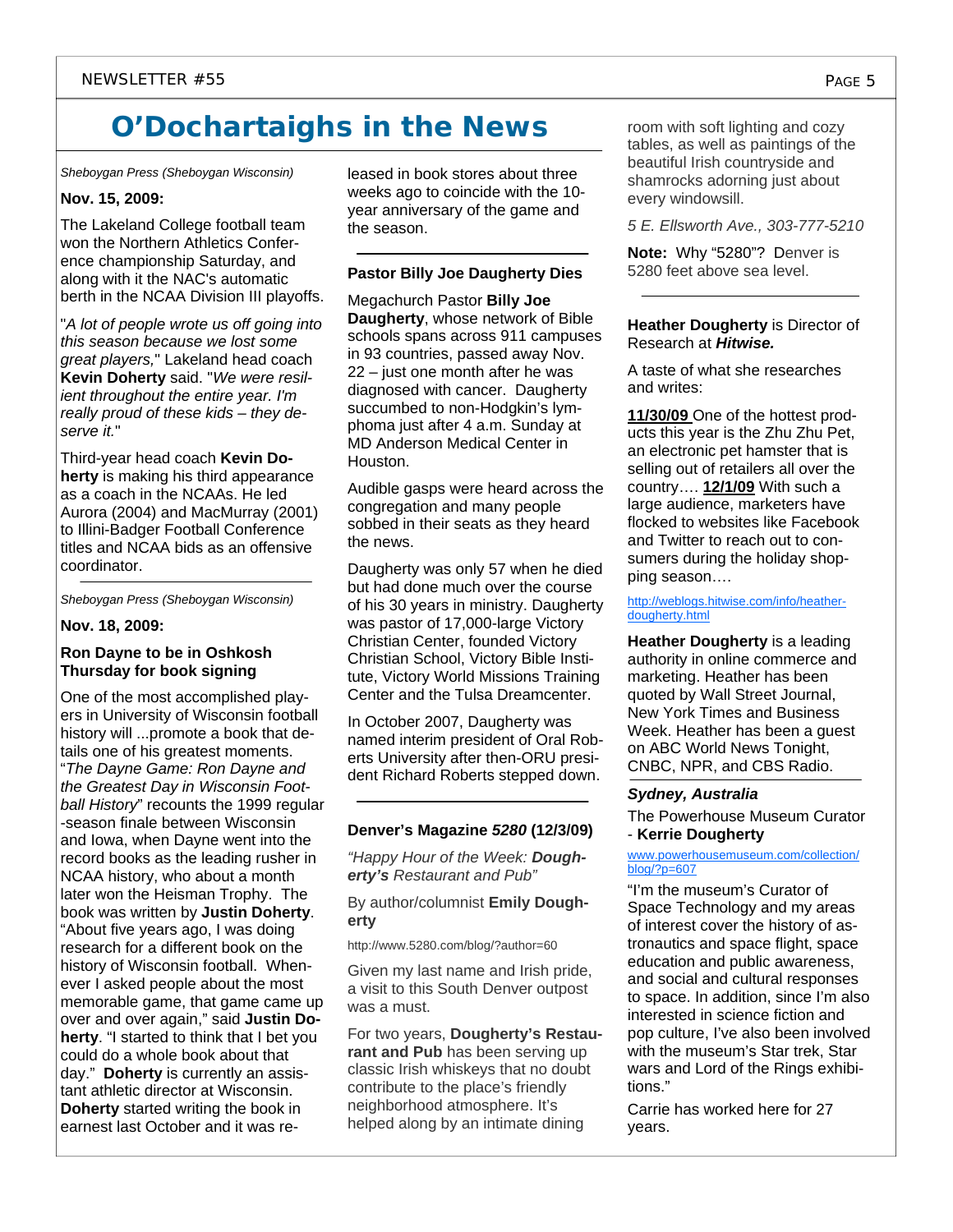#### **William P. Dougherty and Lucienne Etier, Oregon's Founding Fathers**

#### **By Patrick T. Dougherty**

As the U.S. Western frontier expanded into the unclaimed Oregon wilderness in the mid-19<sup>th</sup> century, it was inevitable that those pioneers who settled in that part of the country, mostly farmers, trappers, and missionaries, would seek to establish some type of government. The Hudson's Bay Company, a private British corporation, ruled over Canada and wanted to claim the Oregon wilderness for itself. American born settlers wanted self-government attached to the United States, because, they believed, a private company should not rule over people. Fifty-two settlers pledged to the Hudson's Bay Company, and fifty American settlers who hated the Hudson's Bay Company, met at the community of Champoeg on May 2, 1843, to work out some sort of governmental agreement for Oregon. Among the American settlers was a young trapper by the name of William P. Dougherty. Among those pledged to Hudson's Bay was Lucienne Etier, who, at the last minute, joined Francois Mathieu in switching their two votes to the American side. The final vote for self-government apart from the Hudson's Bay Company was 52-50.

Following the meeting at Champoeg, Dougherty was appointed to a Committee of Nine to draft a constitution for a new provisional government. At age 31, he was the youngest member of the Committee.

On July 5, 1843, the settlers adopted the Organic Act of Oregon, which was the first American government on the Pacific coast, becoming the Oregon Territory before it was even authorized by Congress.

As it turned out, after a series of negotiations, the Hudson's Bay Company finally came to terms and agreed to sell the Oregon wilderness area (Oregon and Washington) to the United States for \$300,000.00. Dougherty was later appointed one of three County Commissioners for the newly organized Pierce County in 1852. He lived until April 15, 1897.

### **Contact Information**

**For further information regarding the O'Dochartaigh Clann Association and/ or to join the Association:** 

> Cameron Dougherty 4078 Bruce Court SW Grandville, MI 49418-2428 odochartaigh@comcast.net

#### **For information regarding a book of Clann interest:**

William Daughtrey 214 Ponderosa Lane #2049 Waleska, GA 30183-4324 wdaugh2@msn.com

### **To submit a genealogical question:**

Kathi Gannon 701 S Dickenson Avenue Sterling, VA 20164-3323 Gannonks@verizon.net

 **If contacting any of the above by email, please put "Newsletter" in the subject line to insure your message receives prompt attention.** 

**To request genealogical research (fee -based) or to submit genealogical information for the Clann's Master Database:** 

> Patrick Dougherty 4277 Wilson Ave, SW Grandville, MI 49418 pfdougherty@comcast.net

**Be sure to visit our association websites:** 

**www.odochartaigh.org www.odochartaighclann.org www.odochartaighreunion.com**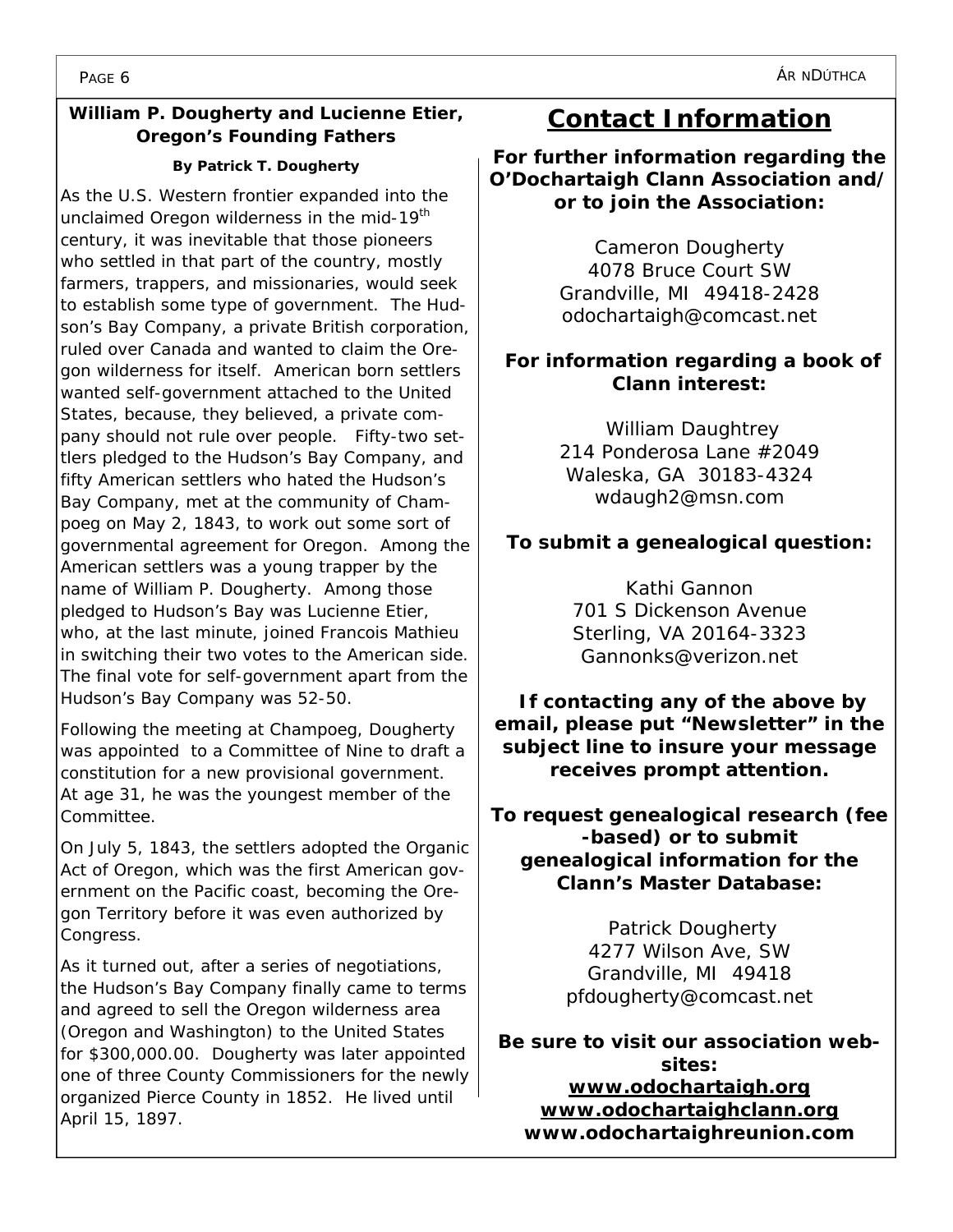### **The Conquest of Ireland:** An Historical and Genealogical Account of the Plantation in Ulster (4 volume set)

This is the rare record of the great change in land ownership and power in Ireland. It is the story of the old Irish families and the new settlers. A one-of-a-kind genealogical record. The specific names and locations of the landowners are given.

Vol. 1: Ireland as the plan was being hatched. This book documents the families and conditions before and during the settlement of Ireland in the 17th century. The largest and most important volume in the series, it lays the ground work for understanding

who and what was involved in this settlement of Ireland.

Vol. 2: The Land Grants in this work have been taken from the Patent Rolls of the reign of James I and from the printed Ulster Inquisitions. While the names and locations in the land grants will be of particular interest to family researchers, there is a wealth of information in the footnotes bringing history to life for all interested persons.

Vol. 3: The infamous Londoners'

plantation and settlement of Ireland. Irish septs misplaced lands and the misdeeds of some of those who took the land..... This volume tells the story of the Londoners settlement in Ireland.

Vol. 4: A Special Census of Ireland; Pynnars Survey. 0940134659 Pynnars Survey gives us landholders, and the location/ condition of their property in Ireland.

The Fall of cial Census of North ry Lands & Families - Northern Ireland Irish **Chiefs** Grants - N. Ireland pue **Clans** rv. m  $\mathbf{H}$ 

### **Families of County Donegal by Michael C. O'Laughlin**

Families of County Donegal by Michael C. O'Laughlin

This hardbound work is from the 32 volume series on Irish Families by the Irish Genealogical Foundation. Over 1000 families are given in Donegal, continuing and expanding the information found in volume one of the series 'The Book of Irish Families, great and small'.

.....From the earliest times to the modern era, old Irish, Scots, English and Welsh families in Donegal are included here along with local history...... Illustrations include coats of arms of local families, and extracts from vital records listing the first and last name of each individual. Instructions on how to trace and find your ancestors in Donegal are included, along with a helpful address list and bibliography. Hardbound and gold stamped, with a smythe sewn binding for generations of use. First Edition.

| <b>FAMILIES OF</b><br><b>COUNTY DONEGAL</b>                                                                              |
|--------------------------------------------------------------------------------------------------------------------------|
| The Cathach (Battler)<br>Borne Three Times Round the Troces of O'Donnell before Battle                                   |
| <b>IRELAND</b><br>Volume VIII of the Book of Irish Families, great & small<br>By Michael C. O'Laughlin, president, LG.F. |
|                                                                                                                          |

### **The Book of Irish Families**

-700 illustrated coats of arms -Ancient Maps and illustrations -All 32 counties of Ireland and Northern Ireland (Ulster).

There is no other like this one! A magnificent world class illustration of Irish Family History, this book is the culmination of 4 decades of research by the I.G.F.. Hundreds of families from each county are given in Part One with family history. Over 45,000 family names are given in specific counties or Poor

Law Unions.

This is the new third edition (2003), which includes select family histories. For the first time ever, the index for the first 28 volumes in the Irish Families set is also included. The famous and large families like Murphy, Kelly, Sullivan, O'Brien, Ryan, Kennedy, Walsh, Daugherty and Donahue are of course in this book, as are thousands more, including rarely found families.

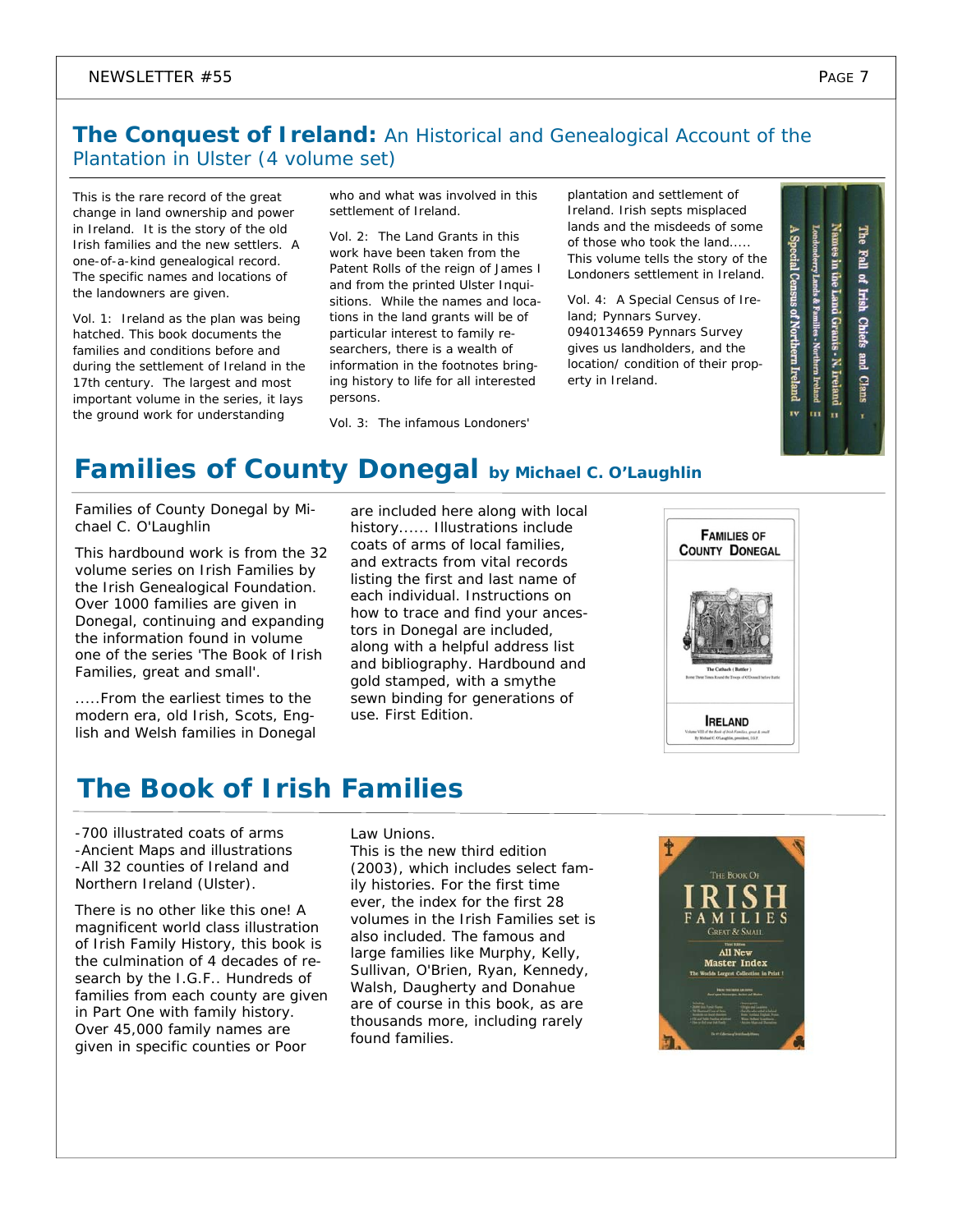### **"GAELIC IRISH SOCIAL STRUCTURE" by Patrick M. O'Shea**

**It is often heard that one's ancestors were "kings"** of this…. or "lords" of that…. but our modern (and essentially English) understanding of these terms can be a source of some confusion. In the Anglo-Norman tradition, the "king" was the ruler over all territories in his kingdom, and he wielded complete power over his subjects and their territories. The Irish concept of kingship was, as we will see, quite different.

First, it should be said that Gaelic Irish society stood essentially on three pillars. These were the Nobility (the subject of this article), the Bardic poet-historians, and the priests (in early times the druids, but later the Christian clergy). The Nobility represented the earthly power of military might and actual physical possessions and control of territory.

#### **The Nobility**

In early times, the Irish word for king, "Ri," was used equally for the rulers of any territory, regardless of how large or small. Later, the word "tiarna" or "class" became the preferred term for the ruler of a small territory, who usually held that territory by the authority of one of the provincial kings, or the class of larger territory. However, unlike feudal vassals, the individual lords had complete control within their lands, owing a certain feudal rent and allegiance to the superior class or king.

Toward the end of the Gaelic order in Ireland (late 16th century), a complex system of feudal relationships had been developed. These might be broken down, though imprecisely, into three basic categories. First was the king, who had the allegiance of the lesser lords. Second were the territorial lords of large territories, often known as the "Ard Tiarna" or Paramount Class. Finally, there were the lords of lesser territories (Tiarna), each owing allegiance to a Paramount Class, or directly to the king.

Below the Lords of Territories, but also members of the nobility, were the ancient Gaelic "knights" or "ridire." These mounted warriors were descended from noble families. "Knights," in the ancient Gaelic fashion existed in many provinces as evidenced by the famous Knights of the Red Branch in Ulster.

These three classes then, the Royalty, the Landed Nobles, and the Warrior Orders, formed the part of Irish society that was considered "noble by birth." The other two powerful elements, the bards and the priests, were also considered noble, but this was "nobility by office."

#### **The Bardic Class**

The role of the ancient Irish bardic poets is difficult to explain for several reasons. Perhaps this is mostly so because modern Western society contains no exact parallel with the Gaelic tradition of the poetmusician. As we shall see, however, the bards were an extremely powerful class in Gaelic Irish society.

Next to the king or territorial ruler, the bardic poets filled the highest position in the social structure. They were revered for their dual role as both artist and historian, and were very often the most influential advisors to the K

king. In the earliest times, the bards were all expected to fill the roles of poet, musician, arbiter, and historian, but later distinct specialties emerged within the bardic class.

The Filea was the principal poet-musician. In ancient times, great bardic schools flourished, training young men in the musical and poetic arts. There were seven degrees of accomplishment in the discipline, the highest of which was "Ollamh" or "Doctor." In fact, the term "Ollamh" is still used in Irish academic circles to indicate a terminal degree in an academic field.

Although a powerful ruler might well have several Fili in his entourage, the principal poet was known as the Ard Filea (just as the High King of Ireland was called "Ard Ri").

The second specialty within the Bardic class was that of the Seanacha, or historian. While the Filea was concerned with the composition of poetry and music for the pleasure and glorification of his class, the Seanacha was concerned with the more exact recording of historical fact. Each of the great historical annals of Ireland owes its existence to the work of at least one, if not many,

#### **Master Seanacha**

As with the Filea, most lords would employ several historians, but chief among them would be the Ard Seanacha.

The final division within the Bardic class is composed of the Brehons. A Brehon was essentially a judge, who would hear grievances and arbitrate disputes. He would impose punishments for those in the wrong.

Kings and lords were also bound by the judgments of a Brehon (though they were often subject to certain special considerations). Ancient Irish law was carefully recorded, and the Brehons were responsible for the preservation and interpretation of these laws. In many respects, ancient Irish Gaelic society was far more protective of the rights of the common man than other cultures found on the European continent during the same period. To be sure, there was not a total equality between classes, but if a commoner was wronged, he did have a means of recourse.

All three divisions of the Bardic class were entitled to special privileges and consideration. For example, a Filea, Seanacha or Brehon would have to be welcomed into one's home whenever they visited, and provided with food and shelter (just as the king and territorial lords were entitled to such consideration). It was unlawful to harm a member of the Bardic class, even on the field of battle.

The bards were strictly non-combatants on the field of battle, and were there only to offer advice to their lords, and to record the events for posterity. If a class were to kill the Filea of an opposing class, it was quite possible that his own men would be so offended at the act that they could even turn against him in battle.

Virtually all we know of the ancient Irish has come down to us through the annals, poetry, music, and legal tracts of the Bardic class. It is they who have preserved the very soul of "Irishness" through the centuries.

http://www2.smumn.edu/facpages/ ~poshea/uasal/social.html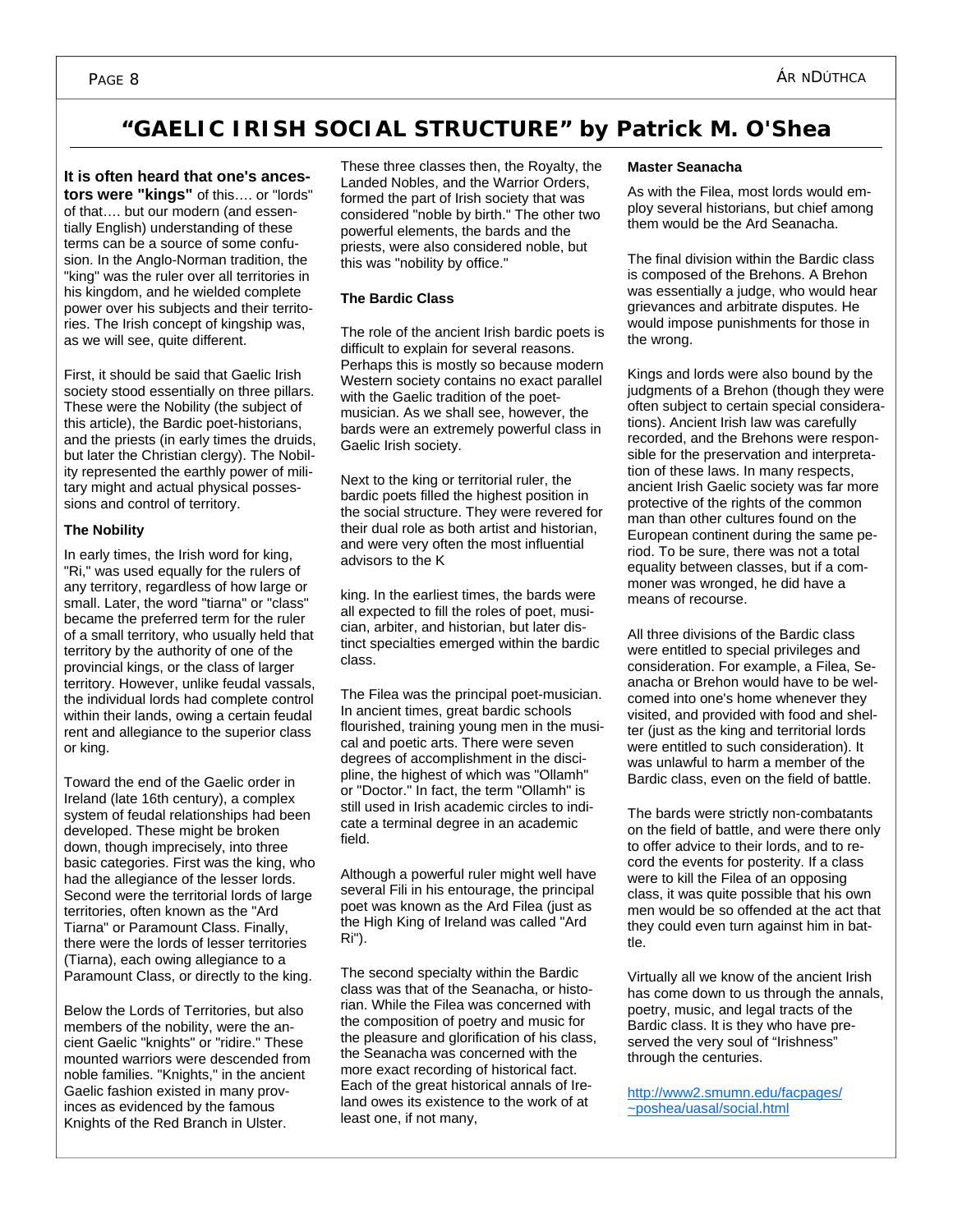#### $N$ EWSLETTER #55  $P_{\text{AGE 9}}$



*General Russell Elliott Dougherty* 

| Place of birth          | Glasgow, Kentucky                                                                                                                  |
|-------------------------|------------------------------------------------------------------------------------------------------------------------------------|
| Place of death          | Alexandria, Virginia                                                                                                               |
| Allegiance              | United States of America                                                                                                           |
| Service/branch          | United States Air Force                                                                                                            |
| <b>Years of service</b> | 1943 – 1977                                                                                                                        |
| Rank                    | General                                                                                                                            |
| Commands held           | Strategic Air Command<br>Second Air Force                                                                                          |
| Battles/wars            | World War II                                                                                                                       |
| Awards                  | Defense Distinguished Ser-<br>vice Medal<br>Air Force Distinguished Ser-<br>vice Medals (3)<br>Legions of Merit (3)<br>Bronze Star |

**Born in Glasgow Kentucky**, Dougherty was a graduate of Western Kentucky University and the Law School of the University of Louisville. After working for the FBI and serving in the 123rd Cavalry Kentucky National Guard, Dougherty entered active military service as an aviation cadet in the US Army Air Corps at the out break of World War II. In 1947, he served as a unit instructor with the Air Force Reserve at Standiford Field, Louisville Kentucky. A judge advocate in the late 40s, he moved from the legal world to fly

bombers and refuelers. His post-World War II assignments encompassed various duties in operational, maintenance, administrative, political/military and command duties in Air Force, joint and international assignments.

General Dougherty has had four assignments in joint and international duties. During 1964-65, he was the deputy director for plans and operations (J-3), Headquarters U.S. European Command, in Paris France. During this assignment in November 1964, he was the United States' planner for the successful U.S./Belgian rescue operation at Stanleyville in the Congo. In August 1965 he returned to Washington as director, European Region, Office of the Secretary of Defense (International Security Affairs). In July 1967 he again returned to Europe and served until August 1969 as director, J-5 (Plans and Policy) at Headquarters U.S. European Command, Stuttgart Germany.

In September 1969 General Dougherty was again assigned to Headquarters U.S. Air Force where he served as the assistant deputy chief of staff, plans and operations, and in February 1970 became deputy chief of staff, plans and operations for the U.S. Air Force. He was assigned as commander, 2d Air Force, SAC, with headquarters at Barksdale Air Force Base in Louisiana, starting April 1971. In this position, General Dougherty commanded the U.S. Air Force's largest numbered Air Force, consisting of the majority of SAC's B-52 bombers and KC-135 tankers.

On May 1, 1972, General Dougherty was promoted to his four-star grade and assigned as chief of staff, Supreme Headquarters Allied Powers Europe, headquarters of NATO's Allied Command Europe. He returned to the United States on August 1, 1974, to become the eighth commander of the Strategic Air Command.

He was a command pilot and master missleman. Included among his military decorations and awards are the Defense Distinguished Service Medal, Air Force Distinguished Service Medal with two oak leaf clusters, Legion of Merit with two oak leaf clusters, Bronze Star, and the Joint Service Commendation Medal for his tenure as the U.S. Air Force's operations deputy on the Joint Staff.

A strategic thinker and planner, as commander of SAC, Dougherty oversaw the most lethal nuclear arsenal in the world, including bombers, tankers, reconnaissance aircraft and intercontinental ballistic missiles. He was considered an airpower visionary and served on various government and commercial defense-related boards after retiring from the Air Force.

Dougherty retired from the Air Force October 1, 1977, and practiced law in the Washington, D.C. area for several years.<sup>[3]</sup> He was a member of the Kentucky State Bar Association and the Bar Association of the U.S. Supreme Court. He died in Alexandria, Virginia on September 7, 2007, and is *buried in Arlington National Cemetery*.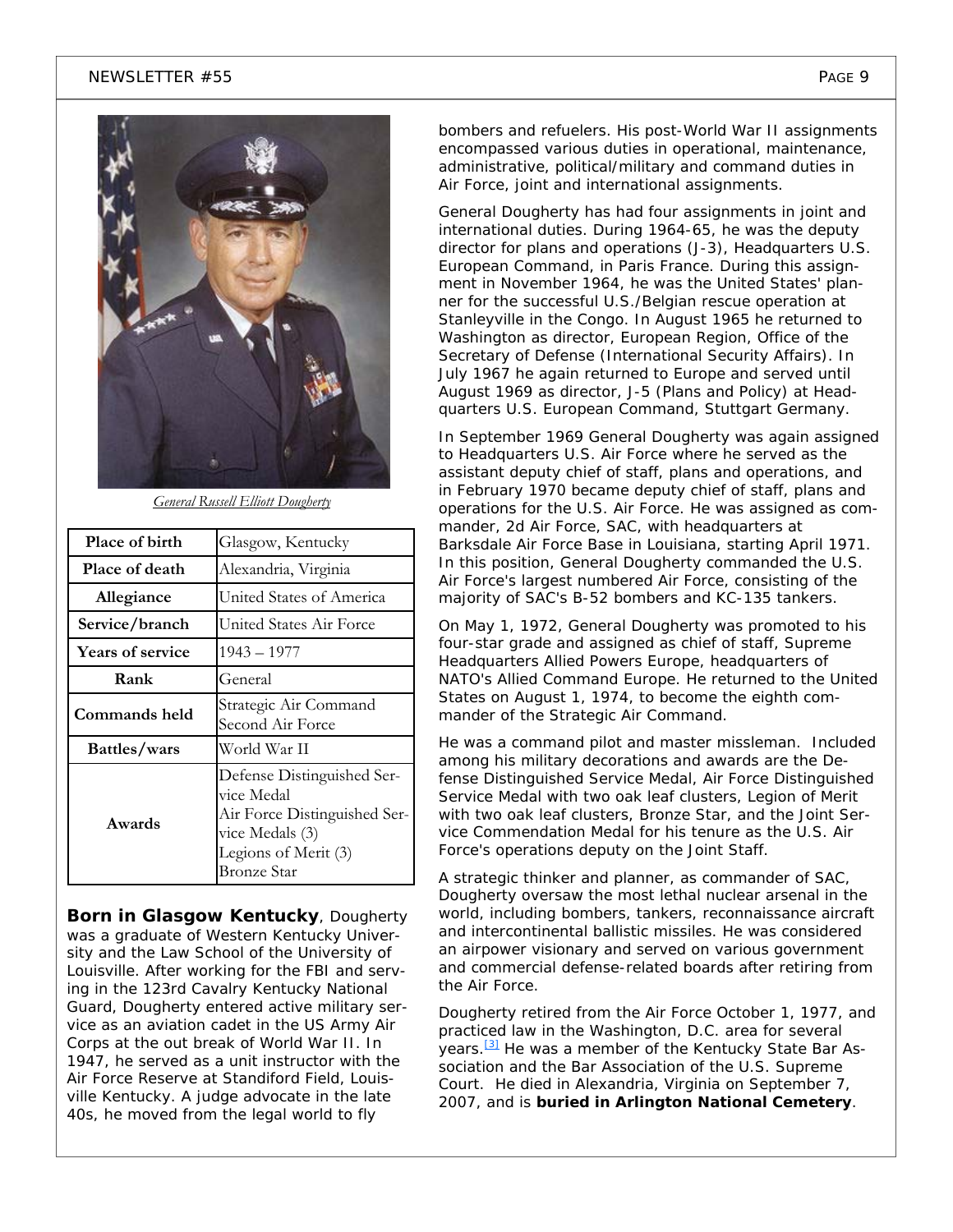### **Come to Ireland this Summer and Meet the O'Dochartaigh Clan**

 Just two weeks after the closing of the 2008 O'Dochartaigh Reunion, the Reunion Committee was already busy planning and organizing the events for the 2010 reunion. The next reunion will be held  $1 -$ 10 July 2010. We are posting the complete descriptive list of events on the reunion website. The website is www.odochartaighreunion.com

 After over 20 years of devoted service to the O'Dochartaigh Reunion, Paddy Bogside Doherty and Rosaleen Doherty Hegarty ended their formal positions on the reunion committee. Both Paddy and Rosaleen will continue to assist in special projects as their schedules allow. James Doherty will continue in an advisory position on the committee. Elections have been held and here are the 2010 committee positions. Chairman - John V. Doherty "Saddler" of Culdonagh Manor, Malin. The Immediate Past Chairman - James Doherty of Derry. Secretary - Marie Doherty Wallace of Gleneely. Eva Doherty Gremmert will remain as the Reunion Coordinator

 The O'Dochartaigh Reunion Committee wants to take this opportunity to publically thank James Doherty, Paddy Doherty and Rosaleen Hegarty for their long years of service on the Reunion Committee. They have labored since the inception of the organization to create memorable experiences for those who made the "long trip home". O'Dochartaighs the world over have benefited by their leadership and experience as they have attended each of the reunion events over the past 23 years. We are grateful that James is willing to continue serving on the committee in an advisory role to our new chairman. He has said that he will serve for as long as he is able. We hope that will be a very long time.

 Here is the list of scheduled events for the 2010 O'Dochartaigh Reunion to be held in Derry City, Northern Ireland and Inishowen, Co. Donegal, Ireland in 2010.



#### **Thursday 1 July**

7 pm to 10 pm, **The Opening Night, Mayors Reception**, the Guildhall in Derry City -  $\in$  40 each

We have arranged to have the same caterer. We will have the meal first with a pianist playing during themeal. After which we will have a sing-a-long with a few soloist thrown in. The words to popular Irish songs will be in the reunion brochure so that the audience can participate.

#### **Friday 2 July**

10 am – 12 pm, and 1 pm – 3 pm, **Irish Cultural** 



classes to be held in the Tullarvan Mill. - €10 each class

2 hour long classes of Irish language, Playing the Tin Whistle, Basic Irish Genealogy, Basic Computerized Geneal-

ogy, Beginning Aran knitting, Basic Celtic Art and possibly others will be held.

7 pm – 10 pm, **Ceili** at the Malin Hotel, Malin Town  $-\epsilon$ 10 each

This popular "audience-participation" event will be organized the same as it was previously except we moved to Malin Town from Ballyliffin. The Ceili band from Magheramore will play and announce the dances. Local Ceili dancers will come to assist.

#### **Saturday 3 July**

12 pm – 5 pm, **Walking tour of the Derry City Walls**, the **Bogside Murals** tour & the **Bogside Museum** tour. - **€**9 each



#### **Sunday 4 July**

10 m–12 m, **Sheepdog Trial** in Inishowen. – FREE Admission. See dogs and their masters work sheep in the traditional Irish way. The

trials are a formal competition with specific tasks to be performed by dog and master.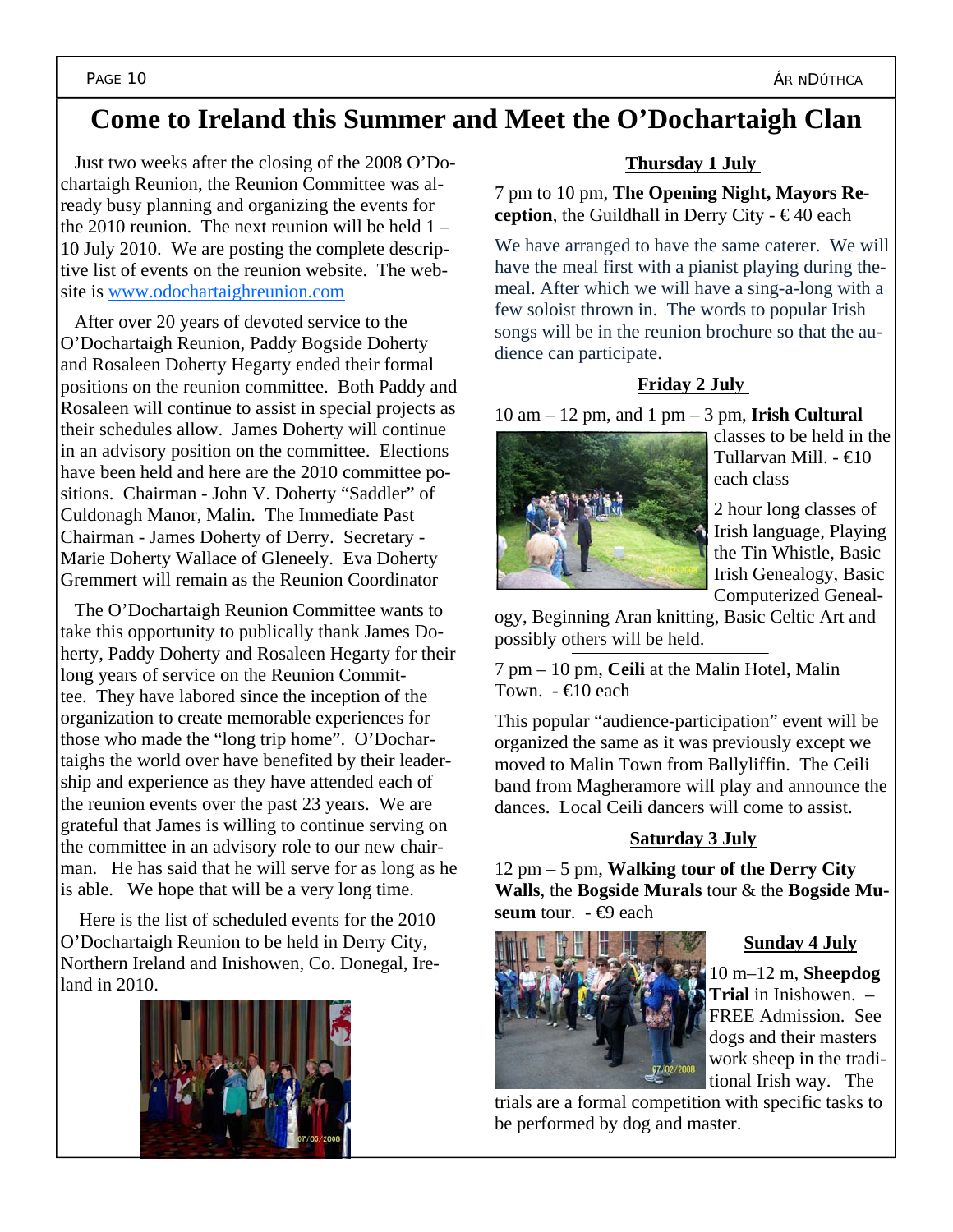#### 11 am – 6 pm, **Bus Trip and admission into Ulster American Folk Park's**  $4^{\text{th}}$  of July celebration -  $\epsilon$ 25 each

This has been a popular event for the reunion. You can see the Folk Parks website for further information on their out-door museum. Also, we will have a lecture by a museum curator as well as access to the Centre for Migration Studies collection while we are there.

7 pm – 11 pm, **O'Dochartaigh Reunion BBQ** – Culdonagh Manor, Drumaville, Malin - €20 each

This informal dinner and gathering will take place at



our chairman's B&B. We will have a wonderful opportunity to visit with one another, some of us sharing genealogy information and others just getting to know each other.

### **Monday 5 July**

11 am – 5 pm, **Historical & Genealogical Lectures** – Inishowen Gateway, Buncrana - €10 each

Held during the daytime, this event was very popular at the 2008 reunion with renowned speakers from Derry, Dublin and the US. Over 120 attended the lectures and we promise to have an equally informative and enlightening program. One ticket admits you for any or all of the program.

5 pm – 7 pm, **Medieval Craft Faire** – Inishowen Gateway, Buncrana - Admission is FREE

This walk through Faire will have artists and artisans as well as authors selling their wares. Many people enjoyed the opportunity to purchase quality articles as gifts and souvenirs before the Banquet.

#### 6:30 pm – 11 pm, **Medieval Banquet and Enter**tainment. - €40 each

This event has its roots in the first O'Dochartaigh reunion held in 1985. Like 2005 and 2008 this will be a Fancy Dress Costume Dinner. Also, like 2008, there will be an O'Dochartaigh pottery goblet (with the Clan Crest) for each attendee. Because of input from our post-reunion survey, we have changed the entertainment. We will entertain ourselves.

**We are announcing the first and most auspicious O'Dochartaigh Clann Talent Show.** Please send an e-mail to Eva at egremmert@comcast.net if you want to be included in the Talent Show. We would



love to have either groups or individuals participate. You can do a song or a recitation, or if you have another idea, run it by Eva. If needed, we can try and coordinate instru-

ments. This idea was suggested by a few members, so join up. It will be memorable.

#### **Tuesday 6 July**

10 am – 5 pm, **West Donegal Bus Tour** – Bus tour to Doon Rock and Glenveagh Park.  $-\epsilon$ 25 each

See the Mass Rock, the holy well and Cahir Rua's placque that we placed in 2008 and then on to Glenveagh Park – it will be possible to purchase a meal at Glenveagh Park. They have two restaurants on site. You can lookup Glenveagh's website to learn its history and see what is featured at the park.

#### **Wednesday 7 July**

10 am – 6 pm, **Doagh Island Famine Village** – Isle



of Doagh, Ballyliffin - €7 each

This local attraction gives the definitive history of the Famine and its aftermath. A visit to their website will tell more.

7 pm – 1- pm, 3rd **Clann Genealogy Forum** at the Ballyliffin Hotel, Ballyliffin. – FREE Admission

This event originally was Kathi Gannon's idea in 2005 and has been very popular since then. In 2008 (as will be the case in 2010), we had local genealogy experts and professionals. They will again share information and ideas in order to help with those roadblocks in your Irish genealogy research.



#### **Thursday 8 July**

10 am – 5 pm, **Inishowen 100 Bus Tour** – Travel around scenic Inishowen Peninsula. - €35 each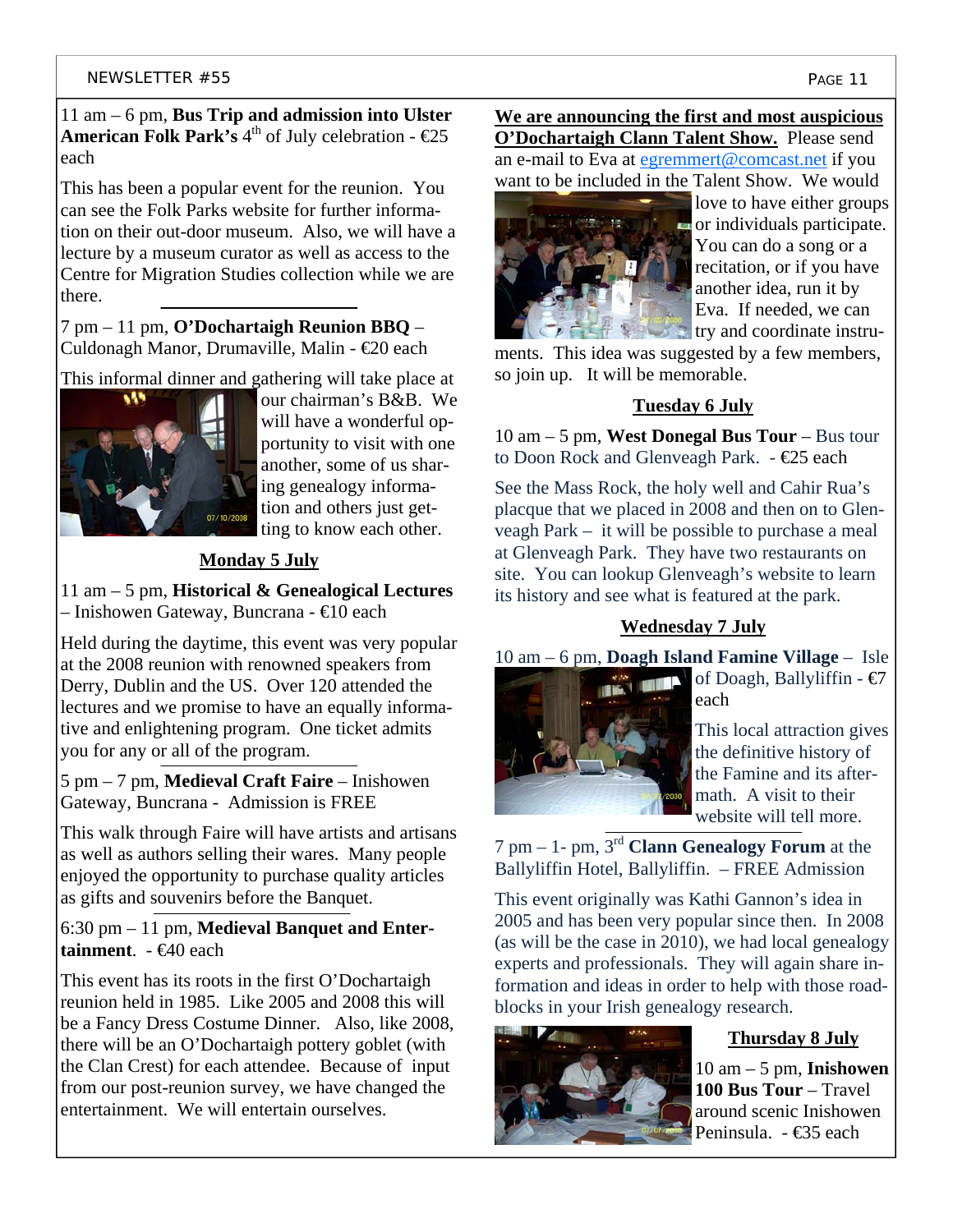#### PAGE 12 ÁR NDÚTHCA

Experienced guides will instruct and entertain the attendees. Lunch is included.

#### **Friday 9 July**

11 am – 4 pm, **Guided Walks** – Local noted historical guide Desi McCallion will lead this daytime walk. -

#### €10 each

The exact walk is yet to be determined as the County



council and local guides are organizing three different walks.

8 pm – 10 pm, **Houlee in the Kitchen** – A local variety and talent show in Carndonagh. - €10 each

This evening event, directed by Margaret O'Kane, was delightful and really enjoyed by all those who attended in 2008.

#### **Saturday 10 July**

7 pm – 11 pm, **Closing Banquet and Dance**. Malin Hotel, Malin Town, - €40 each

We will have our closing banquet at the well known Malin Hotel. We have booked the band Zig-Zag, the same men that were the fabulous entertainment in 2008. After the dinner and few SHORT speeches, we will award some reunion attendee prizes before we kick up our heels and dance the night away.

If you have any questions, please forward them to our reunion coordinator, Eva Doherty Gremmert:











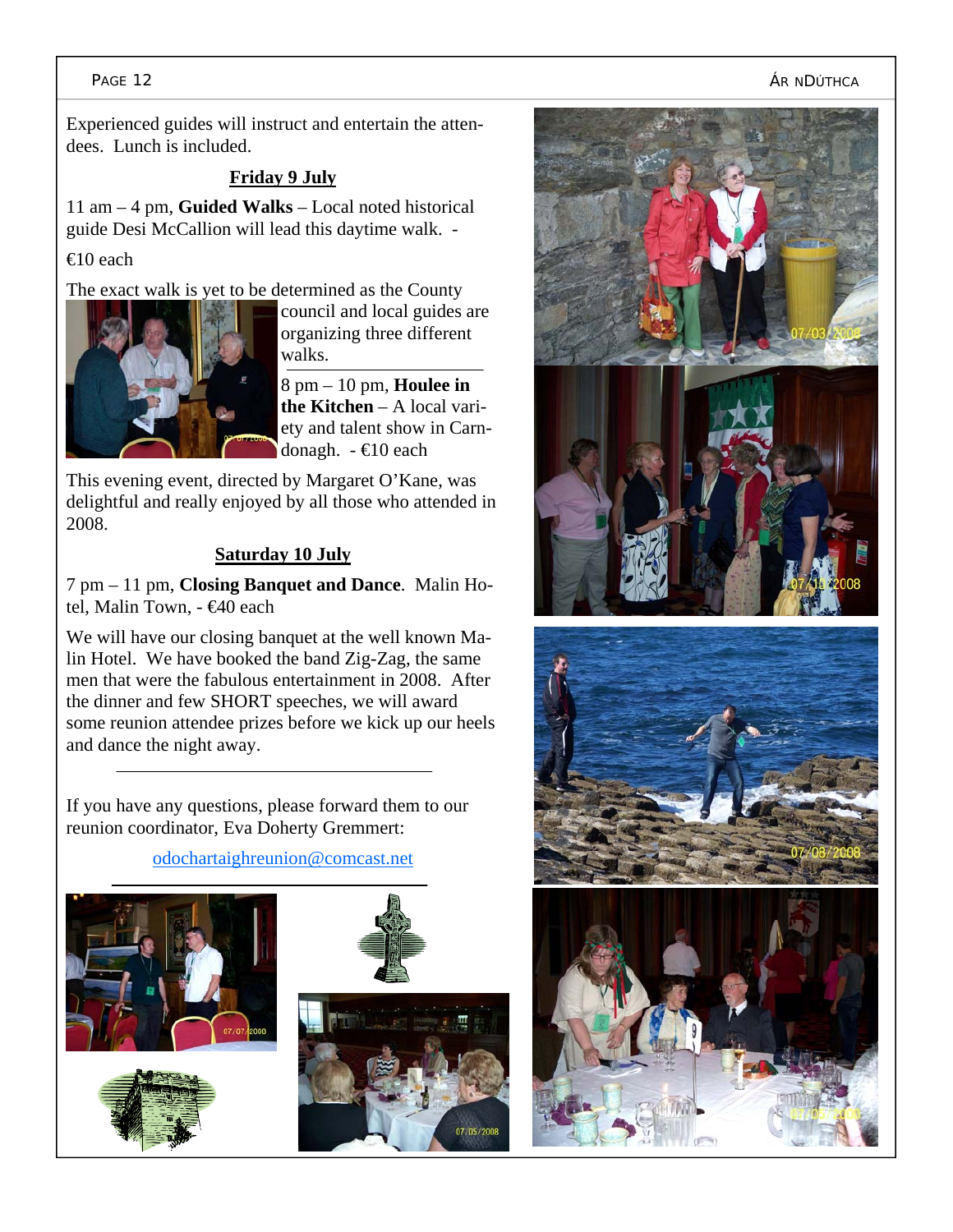#### **Stories of James Chester and Mary Rosanna Daugherty**

James Chester and Mary Rosanna Daugherty were early inhabitants of Hastings Nebraska, a city located in the south central part of the state. To them, 14 children were born and 12 lived to adulthood. This couple played a significant role in the growth and development of their family and of their community.

James first came to Hastings in 1882 and worked for over a year. He returned to West Virginia for a time and was married to Mary Rosanna on November 30, 1884. Shortly after his marriage, he returned to Nebraska, possibly not knowing that his wife was pregnant with his first son, Chester. James worked in Nebraska until he was able to put together enough money to send for his wife and new son. It was most likely in 1886 or 1887 that they joined him in Nebraska, because second son, Pearl was born on May 26, 1888 in Nebraska.

Initially in Nebraska, James worked for the city of Hastings digging water main ditches. Later, he worked for the railroad and for a time he helped with the butchering and cutting up of meat for the Blake market. The Blake market was located on the edge of Hastings. Apparently, while working for the market, James moved into some old sheds owned by the market and ended up buying the property that they sat upon. These two old sheds with a dog trot between were home for him and his family until he built his new house in 1892. It was from this house that he and Rosanna lived and worked.

Website: http://daugherty.homestead.com/index.html

#### **Announcing the Passing of a Dear Member & Friend-Lorraine Fetke**

#### **From Family Group #506:**

*Direct descendant of Joseph Harrison Daugherty and Elizabeth Ashcraft.* 

Lorraine, daughter of Sophia (Goeringer) and Forest Bender passed away suddenly on the 4th of May at the age of 82 years and 10 days.

She attended the Alva Public Schools (Florida) and graduated with the class of 1945. In 1968 she graduated from Northwestern College with a B.A. in English Education.

Miss Bender was married to Merle Fettke in 1947. To their marriage two sons, Steven and Mark, were born. Following their marriage they lived in Alva. Lorraine worked as a Legal Secretary for Herb Smith for many years.

She was a life long member of the Alva Friends Church where she taught Sunday School; and a member of the Daughters of the American Revolution. She was well known for her award winning quilts.

Lorraine is survived by her husband, Merle; two sons and their wives, Steven and Lorraine (Tilly) of Lakeland, Florida and Mark and Kim Schlessinger of Corvallis, Oregon; three grandchildren, Phillip, Stephanie and Sophia of Lakeland, Florida; a sister Jeanene Bender and a brother and his wife, Royce and Joyce, all of Alva.



*L to R - Back row*: Raymond, Dean, Pearl, Chester, Bina, Richard, Joseph, Myrl *Front row*: Arch, Ruth, James Chester, Morris, Mary Rosanna, Emma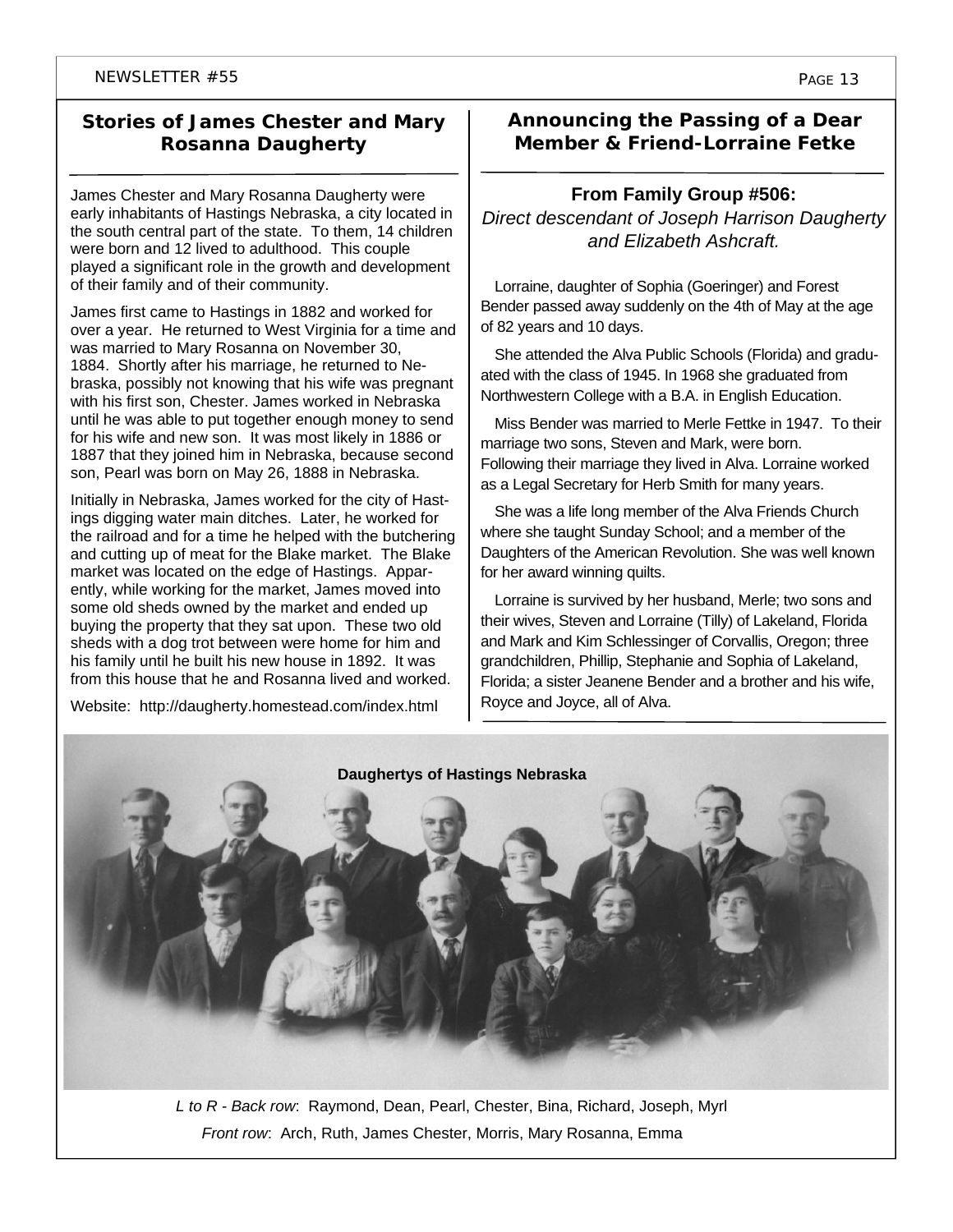#### **Effort to save Cardinal Dough-**

#### **http://www.philly.com/philly/ news/20091204\_Effort\_to\_save\_Cardinal\_Dough erty\_High\_from\_closing\_grows.html**

By Martha Woodall

A new alumni group today announced plans to save Cardinal Dougherty High School in Olney by buying the building from the Archdiocese of Philadelphia for \$20 million and reopening it as a private, Catholic academy.

"This was a complete surprise to us," said Donna Farrell, the communications director, who accepted the three-paragraph letter on behalf of Bishop Joseph P. McFadden, the auxiliary bishop who oversees Catholic education. "As heart-breaking as it is, Cardinal Dougherty is going to close in June," she said. "This does not change that and won't change that. It would be a real shame if people had false hope." She said the archdiocese continues to assist students who are making plans to transfer to other schools in the fall.

Once an appraisal of the property is completed, Schmidt, new group's spoke person, said he expects the purchase price will be less.

Dougherty's enrollment has plunged by more than 43 percent over the last decade and was projected to fall by an additional 34 percent in the next three years. The school, which has space for more than 2,000 students, has 642 this year.

Schmidt said his organization would like to re-open Dougherty in the fall as a private school with four career academies focusing on science, medicine, technology and teaching. He said he believes the school will be able to offer top, academic instruction that will prepare students for the 21st Century at a tuition rate that is at least \$1,500 below the current \$5,800 set by the archdiocese.

Among other things, Schmidt said that if Cardinal Dougherty's 25,000 living alumni each contribute \$100 annually, the school would have \$2.5 million. "That's \$1 million more than the current operating budget," he said.

Contact staff writer Martha Woodall at 215-854- 2789 or at martha.woodall@phillynews.com

#### **Doughertys in the Whitehouse By Patrick T. Dougherty in "The Grandpapainskilionii Journal"**

Was there ever a time when Dougherty children, slave children and the grandchildren of a United States President all played together in the White House? The answer is, yes, during the terms of Thomas Jefferson, the third President of the United States, from 1801 to 1809.

In those days, people referred to the Executive Mansion in Washington D.C. as the "President's House" although there is evidence of very early use of "White House," the name I will use for both the first and current residences. The first residence was burned to the ground by the British in 1814. Today, 250 employees work inside the second residence that was built soon after the first one burned. One hundred and fifty of the current employees are office workers and another 100 or so are cooks, maintenance workers, and a variety of other service workers and technicians.

During the eight years that Thomas Jefferson was President, one secretary and ten servants did everything there was to do inside and outside the White House. Jefferson had to pay them out of his own pocket because he had no expense account. Three of his servants were Doughertys.

Joseph Dougherty, born in Londonderry, Ireland, had served under the previous President, John Adams. Jefferson kept him on as the guy who took care of the horses, drove the wagons and purchased supplies. He was truly a jack of all trades. It didn't take long for Jefferson to realize that Joseph could hold his own in intellectual conversations during the long wagon trips they took together. As a result, the President believed he deserved a more prestigious title than "head of stables" and began calling him "my riding agent."

Jefferson hired Mary Dougherty, Joseph's wife, soon after moving into the White House. She helped with polishing the silverware, setting the table, tending the candles and dozens of other household chores.

Robert Dougherty, Joseph's brother, ran errands for Jefferson's private secretary, Meriwether Lewis, who lived in the White House and later became one of the leaders of the Lewis and Clark expedition. When Lewis left on the expedition, Robert remained at the White House working with his replacement.

Joseph and Mary had several children. The Dougherty family and the other servants lived in rooms in the basement. The President had one slave at the White House, a blacksmith. Other slaves were brought in from time to time as apprentice cooks.

On formal occasions, the servants dressed in stylish clothing with white lace trim. According to reports at the time, they looked very dignified. Jefferson was much less attentive to his own clothing and was sometimes mistaken for a servant or an intruder.

To what degree was Jefferson's personal and social life influ-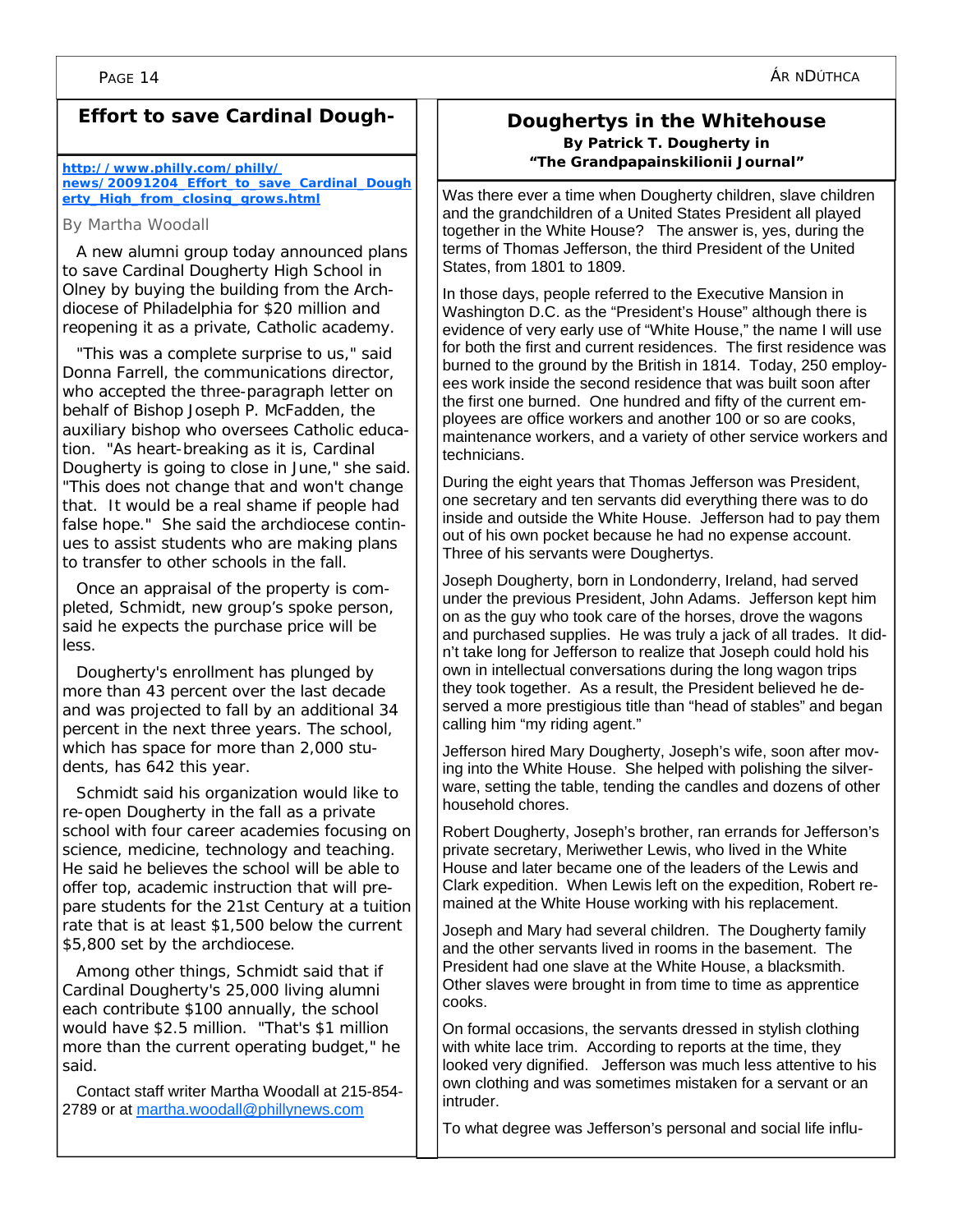enced by the Dougherty family? I believe it was substantial because he kept them on during his entire stay at the White House and he maintained a close association with Joseph during his long retirement.

Jefferson changed a lot of routines at the White House that shocked and dismayed Washington's high society but they were changes that were most likely welcomed and supported by the Doughertys. He referred to his entire household as "my family." He was exceptionally lenient in his treatment of the servants. He often helped with their menial work and sometimes did it without their assistance. He frequently went shopping with other members of the household. Jefferson began the practice of shaking hands as a greeting instead of bowing. He guests were always disappointed when Jefferson seated them on a first come first served basis rather than by rank. He enjoyed dipping up food and serving it to his dinner guests, a real etiquette no-no. He considered fruits and vegetables as entrees at mealtime, unusual in a meat and meat culture. Visitors believed it was highly undignified for him to sit on the floor and play with his grandchildren. They found it especially disturbing that all the children including those of the Doughertys and the slaves played together and had the run of the White House. In short, Jefferson was a very laid back individual who believed the leader of a free republic should forego many of the formalities associated with heads of state.

After Jefferson retired to his home at Monticello, Virginia, Joseph helped him with buying and hauling livestock and kept him informed on the highlights of the political scene in Washington D.C. Jefferson wrote many letters of recommendation for Joseph during his search for a full-time job.

Jefferson is described as a scientist, lawyer, farmer, horticulturist, architect and many other things, but he couldn't balance his checkbook. He inherited a large debt from his father, he had to pay all the White House expenses out of his own pocket, and after he retired he had no pension. In 1815, Jefferson, still overwhelmed with debt, sold his library of nearly 7000 volumes to the United States Congress for \$23,950. The books were a replacement for the rather small Library of Congress collection that had been destroyed by the British when they burned the capitol in 1814. Jefferson gave his trusted friend, Joseph Dougherty, the responsibility of transporting his treasured books from Monticello to Washington, a distance of over 100 miles.

Some people have lost their respect for Jefferson because of his ownership of slaves and his reported philandering. In his defense, he tried to abolish slavery in Virginia as early as 1769. As President in 1807, he signed a bill outlawing the slave trade. In a letter he wrote in 1809, he completely repudiated his own earlier racist views after reading a book about great literary works by natives from Africa. However, while freeing some of his slaves he never freed all of them. How could he free all of his valuable slaves, he surely asked himself, when he owed so

many people so much? During his periods of depression, he may have had dark visions of becoming homeless or living in the poor house. When he passed away, his daughter had to sell Monticello and his slaves to help pay off his enormous debt.

Thomas Jefferson was a work in progress, as was our country. He was an avid reader and a good listener with an open mind. He kept a book on his person at all times to read during unexpected down time. He always seemed to be heading in the right direction as he changed his habits and values and beliefs throughout the years of his life. He greatly enjoyed the company of the Dougherty's who surely encouraged him along his path towards becoming a better person.

The best source for Jefferson and the Doughertys is *A Well -Ordered Household": Domestic Servants in Jefferson's White House* by Lucia Stanton*.* The full article is available on the Internet.

Over the years there have been other Doughertys who have done important work at the White House.

Corinne Dougherty, a stenographer at the Interior Department, was loaned to the White House in 1937, because the President had no stenographer of his own. Corinne soon became known as one of the best in the business. On December 7, 1941, following the attack at Pearl Harbor, she was assigned the job of typing the Day of Infamy speech that President Roosevelt delivered the next day to Congress requesting a Declaration of War against Japan. Corinne was deeply worried about her sister who lived with her husband at the military base in Pearl Harbor. Corinne worked all night at a desk just outside the Oval Office, typing and re-typing changes in the speech that was being prepared by White House assistants. After completing the final draft, it was reviewed by the President who only changed one sentence.

Her work completed, Corinne went home to rest. It was a week later that she finally learned that her sister (and family) had survived the Pearl Harbor attack. Corinne continued to work through the Truman, Eisenhower, Kennedy and Johnson administrations as Special Assistant to the Chief of White House Correspondence.

*Corinne's complete obituary can be found at Obituary, Washington Post, 3-7-06, p. B06. It is available on the internet.* 

In 1948, R. E. Dougherty was one of three Commissioners who oversaw the most extensive renovation of the White House in 150 years.

In 2007, James Doherty, an architect with the National Park Service, supervised the installation of a network of solar panels on three buildings on the White House grounds.

Jill Dougherty was Senior White House Correspondent for CNN from 1991-1996.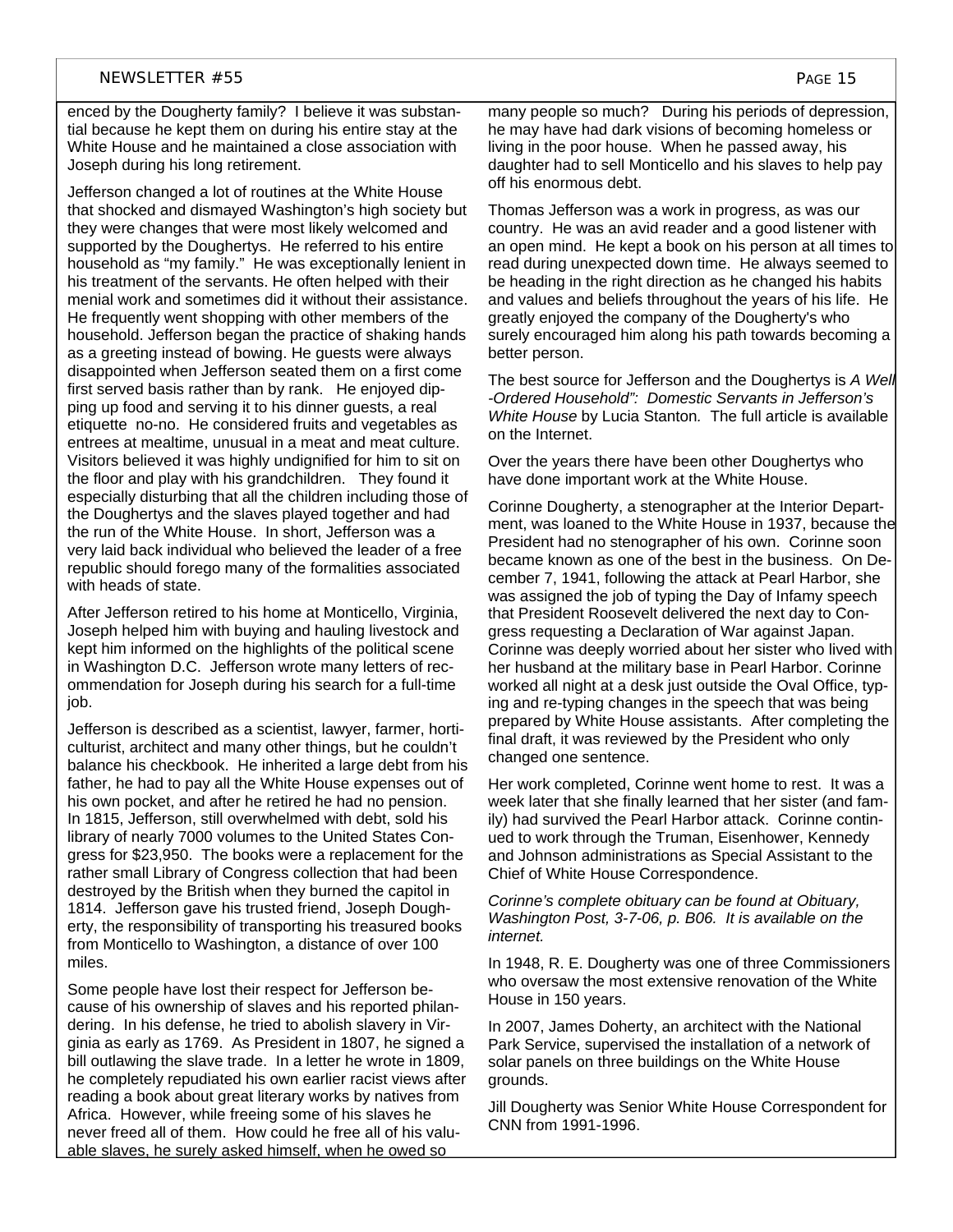### **MAYBE HE SHOULD SPELL IT O'BAMA**

Through extensive research **Eneclann** researchers, **Fiona Fitzsimons** and **Helen Moss**, has taken the Kearney family tree back to **Obama's** 7th great-grandfather, *Joseph Kearney* born ca. 1698. Four generations later, *Fulmoth Kearney*, emigrated to the United States. "We also traced a close kin – probably a brother – in the family of Michael Kearney, peruke maker, in Dublin."

#### **An Early Involvement in Politics**

We also found within the extended Kearney family an early involvement in politics. *Michael Kearney* kinsman, (probably older brother) of Joseph Kearney, entered the Guild of Barber Surgeons & Periwigmakers in 1717.

As a Freeman of Dublin City, he had the right to practice his trade and conduct business in Dublin City, and he had a vote in elections for the city council.

Michael Kearney was very active within the politics of his trade guild. In 1720 within three years of joining he was elected house warden. In 1726, Michael Kearney was elected master of the Guild of Barber Surgeons. We actually found the number of votes for each candidate – and he won the election hands down: the voting was Michael Kearney 44 votes; Mr. Cauliff 5 votes; Mr. Wetherall 2 votes. Clearly he had the support of his fellow guild members.

2

<sub>2</sub>

According to Eneclann researchers, **Fiona Fitzsimons and Helen Moss, "i**f we look at the Kearney family that settled in Shinrone, Co. Offaly from the 1740s onwards – **Joseph Kearney** from whom Obama is directly descended, was **born ca. 1698**, and had four known sons: **Thomas born ca. 1725; Joseph born ca. 1730; John born ca. 1735; and Patrick bap. 9 Oct. 1741.** Of these sons, Thomas followed in the profitable line of business established by the senior branch of the family, and he became a peruke-maker; Joseph became a comber i.e. textiles/weaving."

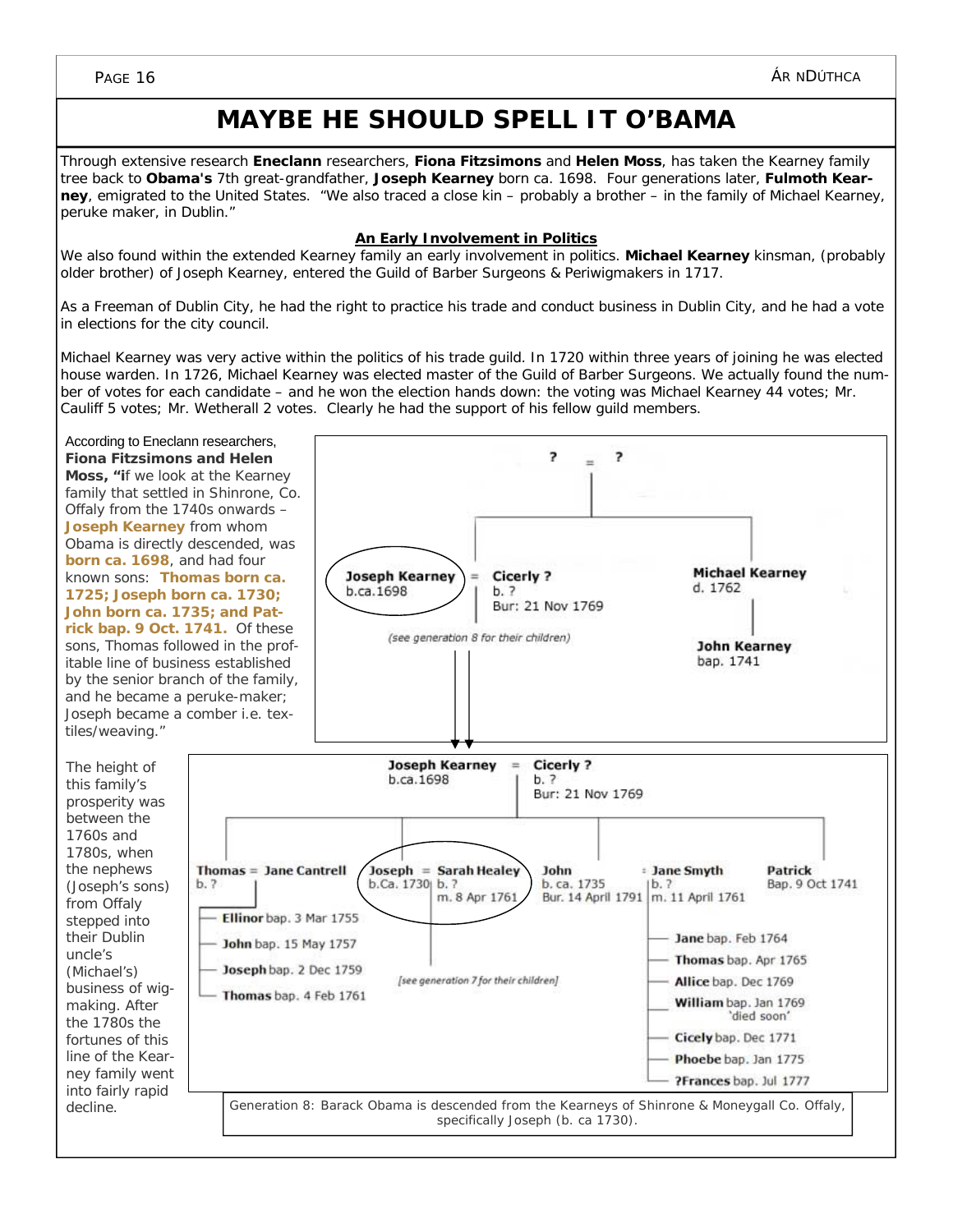#### **What might have caused this decline?**

**•** Changes in fashion: by the early 19th Century, the fashion was to wear more natural styles, and the style was to decorate and dress their own hair rather than wearing an ornamental wig. Wigs were reserved for the legal profession.

**•** The Act of Union 1801, created the United Kingdom of Great Britain and Ireland, and abolished the Irish parliament, so that MPs elected in Ireland now sat in Westminster. The political establishment moved out of Dublin to London. The market for wigs would have been predominantly among this elite, who suddenly vanished from Dublin.

**•** The very success of the Dublin Kearneys, i.e. **Michael Kearney**, invested his profits in property in Tipperary/ Offaly, and in the expanding city of Dublin. His investments did very well, and provided good dowries for his daughters and a university education for his sons who were trained for the higher professions. **John Kearney** was provost of Trinity College Dublin from 1798 to 1806 when he became Bishop of Ossory.

#### **Family split between Dublin and Moneygall**

In the next generation (below), the Dublin Kearney's were not involved in the family business. So over a generation, the extended Kearney family stopped acting as the 'Kearney corporation'. As one generation succeeded the previous one, the passage of time undermined that strong family loyalty, and the valuable business connection, between the Shinrone/ Moneygall Kearneys and the Dublin Kearneys.

Tracing the history of the Moneygall/Shinrone Kearneys, in the following generations **William (1762-1828)** and his son **Joseph (ca. 1794- 1861)** both became shoe -makers, and there's no evidence to suggest that they continued to transport their goods to Dublin for sale. In other words they were shoe-makers for a rural district, where the nearest market town was Roscrea. They did however retain some property rights in Moneygall and



Shinrone, as a direct consequence of the family's prosperity in an earlier generation. In fact Joseph Kearney only appears to have sold/ his rights to property in Moneygall, in 1851, and its probable that he did so to finance the family's emigration to the United States.

#### **The Sons of William (Fulmoth's Dad and uncles)**

**• Joseph** (b. 1794) was Barack Obama's great-great-great-great-grandfather. His date of birth has been estimated based on information on his gravestone. He died in America on 30 October 1861 aged 67 years.

**• Francis** emigrated to America and settled in Pickaway County in the state of Ohio. He left lands to his brother Joseph on condition that Joseph move to America. His will also mentions his brother William (who apparently is already living in America).

**• Benjamin** was described as 'son to William Kearney, shoemaker of Moneygall, buried in Shinrone.' He did not marry and remained in Ireland.

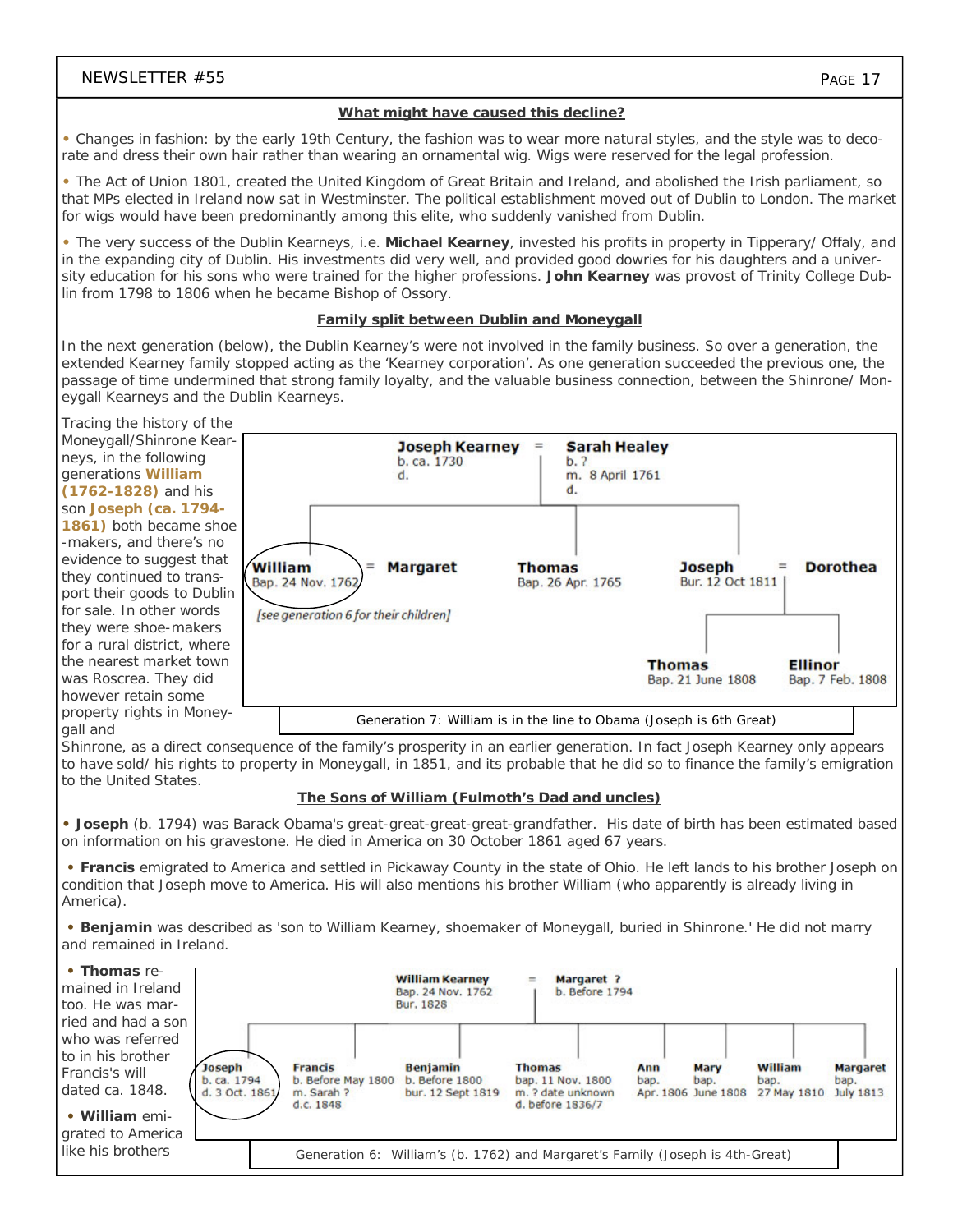Joseph and Francis; he was certainly in America by the 1840s, and appears in the 1850 and 1860 census returns for Wayne Township in Fayette County, Ohio. It is this uncle that **Fulmoth** originally stayed with in America.

#### **Generation 5 - Fulmouth Kearney**

Fulmoth Kearney was Barack Obama's great-great-great-grandfather. This pedigree chart shows his parents, Joseph and Phoebe Kearney, and Fulmoth's siblings.

By tracing the Donovan roots back it can be seen that Fulmoth's unusual name comes from his mom's father and grandfather, as well as his mom's brother.

For a simple Indiana farmer who's been dead 130 years, Fulmoth Kearney has received a lot of attention lately. When it was discovered that Fulmoth was Barack Obama's great-great-great grandfather it made headlines. Barack was Irish - or at least 1/32 Irish!



United States along with his sister Margaret Cleary and her husband, William. He worked as a farmhand for his Uncle William in Ohio (1850 census of Wayne, Fayette County). Fulmoth (Falmouth) Kearney and Charlotte Holloway were married between mid-1850 and 1853. In the 1860 census of Deerfield, Ross County, Ohio they are living next to Charlotte's brother, Joseph Holloway. By the 1870 census the couple is living in Jefferson, Tipton County, Indiana. Falmouth and Charlotte had five daughters and three sons. Three of their daughters -- Phoebe, Martha and Mary Ann -- married three brothers, all sons of Jacob Mackey Dunham and Louisa Stroup Dunham. Mary Ann Kearney (b. 9/19/1869, Indiana) married **Jacob William Dunham** (b. 2/7/1863, Indiana) on 3/1/1890. Their son, **Ralph Waldo Emerson Dunham** (b. 1894, Kansas) married on Oct. 3, 1915 Ruth Lucille Armour (b. 1900). Their son **Stanley Armour Dunham** was born on 3/23/1918 in Kansas. On May 5, 1940 he married Madelyn Lee Payne (b. 1992, Wichita Kansas) on 5/5/1940. Stanley and Madelyn had **Stanley Ann Dunham** who was Barack Obama's mother. She married Barack Hussein Obama, Sr. in 1960 in Hawaii. **Barack Hussein Obama** was born on August 4, 1961 at the Queen's Medical Center in Honolulu, Hawaii, to Barack Hussein Obama, Sr. (b. 1936) of Nyangoma-Kogelo, Siaya District, Kenya, and Ann Dunham.

#### **Hopes And Dreams: The Story Of Barack Obama Book Written by Steve Dougherty**

*(book written before the election)*  A biography of the community organizer, Harvard Law School graduate, legislator, and civil rights lawyer who was elected to the United States Senate in 2004 and who aspires to be the 2008 U.S. presidential candidate.

The first biographical portrait of Barack Obama in the book trade, written by a leading journalist and filled with 150 lively photographs, newly revised in 2008 including primaries and speeches.

No political figure in recent memory has generated the excitement that surrounds Barack Obama. This 46 year old Senator's message of hope has galvanized a generation of new voters and breathed new life into

American politics. Once considered a long shot, his inspiring speeches and disarming candor have made him a frontrunner in the 2008 presidential race.

"*Hopes and Dreams"* follows Obama's fascinating story beginning with his difficult childhood and struggles coming to terms with his heritage to his remarkable success in school - he was the first black president of the Harvard Law Review - and now his desire to become leader of the free world. Along the way, readers will meet his friends and family, discover moments that shaped his life, and learn more about the man and his motivations.

Written by a leading journalist and



filled with more than 140 photographs. This biography gives an inside look at one of the most fascinating figures in American politics.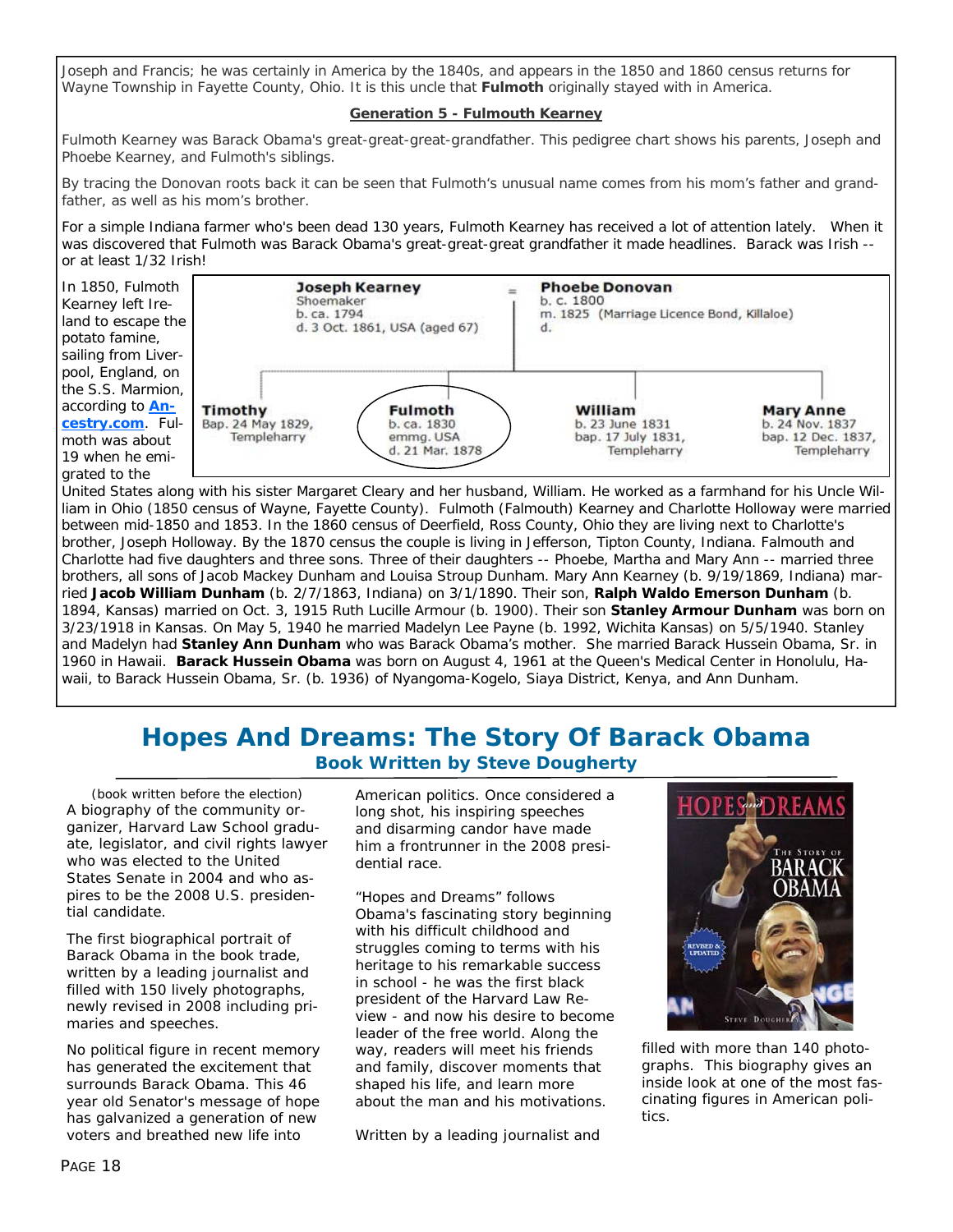## **THE PENAL LAWS**

*If you are interested in the history of events as to why our ancestors lost their language and how so many were uneducated or why they were not able to read or write or why some changed heir names or their religion .. read a bit of this*:

**In 1695**, shortly after the Siege of Limerick, Lord Capel summoned a Parliament to enact and re-enact certain **Penal laws**.

Professor Lecky a British Protestant and ardent British sympathizer, said in his "History of Ireland in the 18th Century" that the object of the Penal Laws was threefold:

(1) To deprive the Catholics of all civil life,

(2) To reduce them to a condition of extreme brutal ignorance,

(3) To dissociate them from the soil.

The following is a list of this 1695AD Penal code as given by Mac Manus in 'The Story of the Irish Race':

The Irish Catholic:

-was forbidden the exercise of his religion

-was forbidden to receive education

-was forbidden to enter a profession

-was forbidden to hold public office

-was forbidden to engage in trade and commerce

-was forbidden to live in a corporate town or within five miles thereof

-was forbidden to own a horse of greater value than five pounds

-was forbidden to purchase or lease land

-was forbidden to accept a mortgage on land, or security for a loan

-was forbidden to vote

-was forbidden to keep any arms for his protection

-was forbidden to hold a life annuity

-was forbidden to buy land from a Protestant

-was forbidden to inherit land from a Protestant

-was forbidden to receive a gift of land from a Protestant

-was forbidden to rent any land that was worth more than thirty shillings a year

-was forbidden to reap from his land any profit exceeding a third of the rent

-could not be a guardian to a child

-could not, when dying, leave his infant children under Catholic guardianship

-could not attend Catholic worship -was compelled by the law to attend Protestant worship

-could not, himself, educate his child

-could not employ a teacher to come to his child

-could not send his child abroad to receive education

Any Catholic gentleman's child who became a Protestant, could at once take possession of his father's property

Any Catholic priest who came to the country would be hanged

The priest was banned

The school master was banned

Lecky said, as far as carrying out the law, "He might with absolute justice, substitute Irish for Catholic" and added a fourth objective: "*To expatriate the race*." Most scholars agree that the Penal Laws helped set the stage for the injustices that occurred during The Great Famine and fueled the fires of racism that were directed against the

Irish by the British.

By 1778 Irish Catholics would own a meager 5% of Irish land. Furthermore, the Catholic educational system was outlawed. Catholic Church services, education and record keeping was forced underground. The religion and culture were kept alive by secret open-air masses and illegal outdoor schools, known

as 'hedge' schools. All Irish culture, music and education was banned. By the time of the census of 1841 the Irish were impoverished, landless and leaderless. Makes you wonder if the famine was caused by more than just the bad potato crop.

We are have heard stories about the taboo on Irish Protestant/Catholic marriages. Here's laws passed in 1697:

9 Will III c.3 *If any Protestant woman having any estate or interest of a value of 500 pounds, shall take to husband without first having a certificate from the minister of the parish, bishop, and justice of the peace, that he is a known protestant, which certificate shall also be attested under the hands of 2 credible witnesses, that protestant woman, and the person she shall so marry, shall be incapable of holding or enjoying any of her aforesaid estates or interests. And by such marriage all said estates and interests shall be vested in the next protestant of kin to whom such estate or interests would descend were such protestant woman dead. And such protestant person may sue for and recover such estates or interests at any time after such marriage. And such protestant woman so marrying, and the husband as she shall so marry, shall be incapable of being heir, executor or guardian to any protestant. Any protestant man who shall marry any woman without having obtained a certificate of her being a known protestant, such protestant man shall be in law deemed a papist, unless such person shall within one year of such marriage, procure his wife to be converted to the protestant religion.* 

*...helps you appreciate how far the Irish people have come in the last 150 years.*